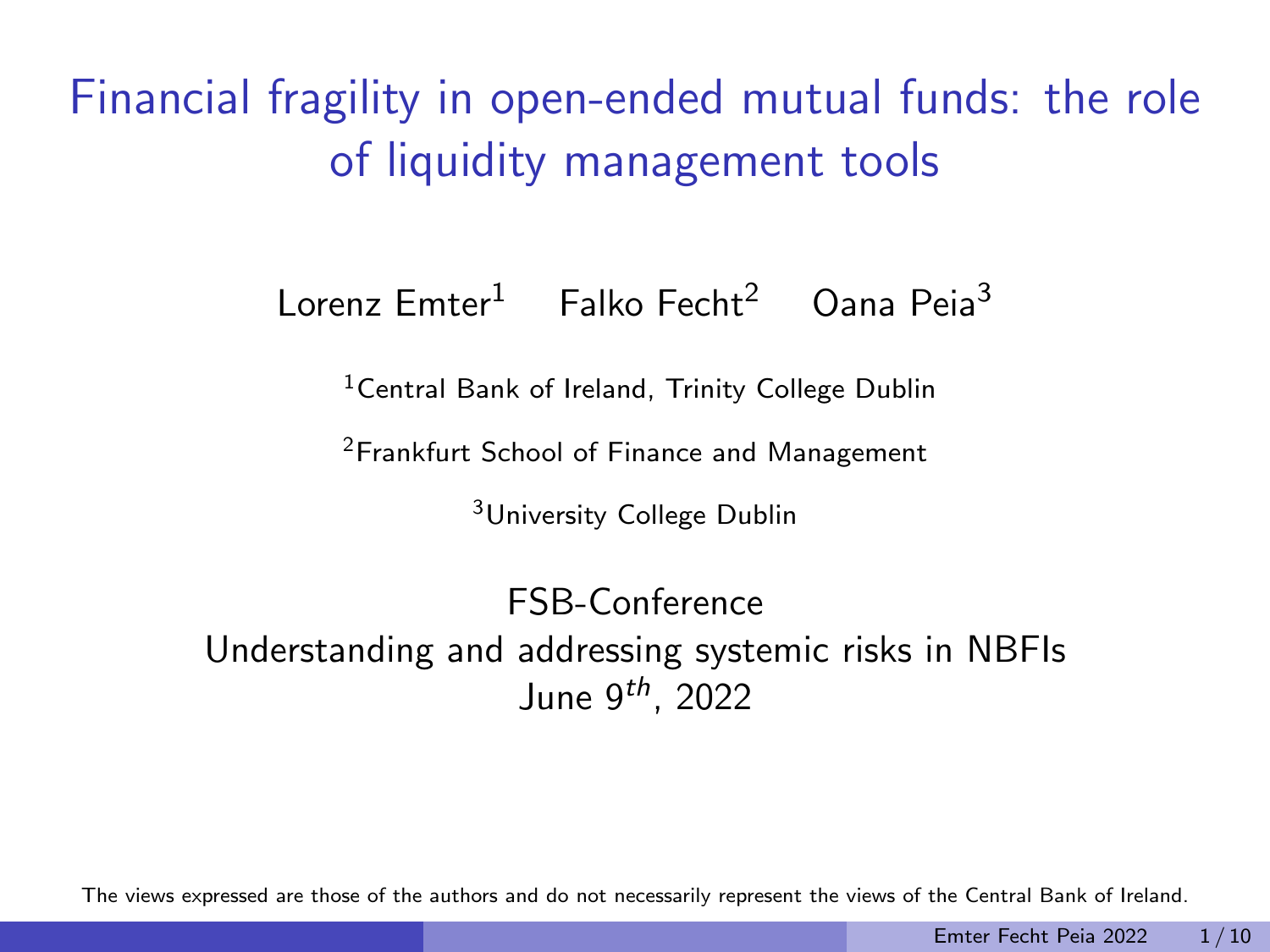### **Motivation**

- Open-ended structure exposes mutual funds to investor runs  $\bullet$
- Different liquidity management tools proposed & used to contain panics  $\bullet$
- Limited evidence on effectiveness of these tools in reducing fragility  $\bullet$
- COVID-19 shock in March 2020 laboratory to study their effectiveness  $\bullet$



 $(b)$  Funds holding corporate bonds more affected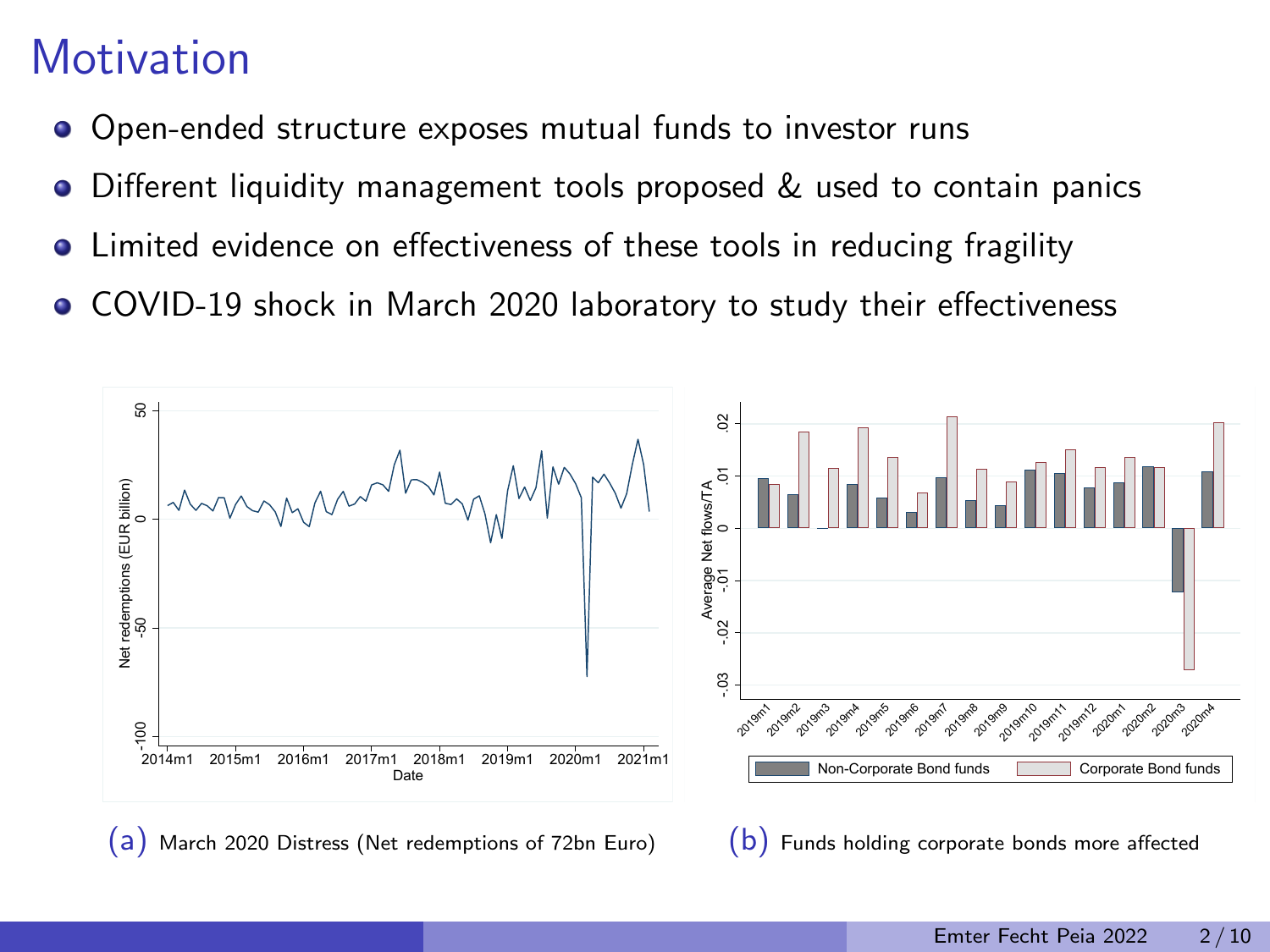#### What we do

- We investigate if and which liquidity management tools were effective in mitigating investor outflows in March 2020
- We use unique dataset on the availability of liquidity management tools (LMTs) collected by the Central Bank of Ireland
- We show that funds with price-based LMTs saw significantly lower net outflows in March 2020, as compared to funds with only quantity-based LMTs
- This effect is stronger among funds with a historically high sensitivity of net flows to performance, suggesting that these tools are effective in mitigating financial fragility, particularly among funds most prone to panic induced distress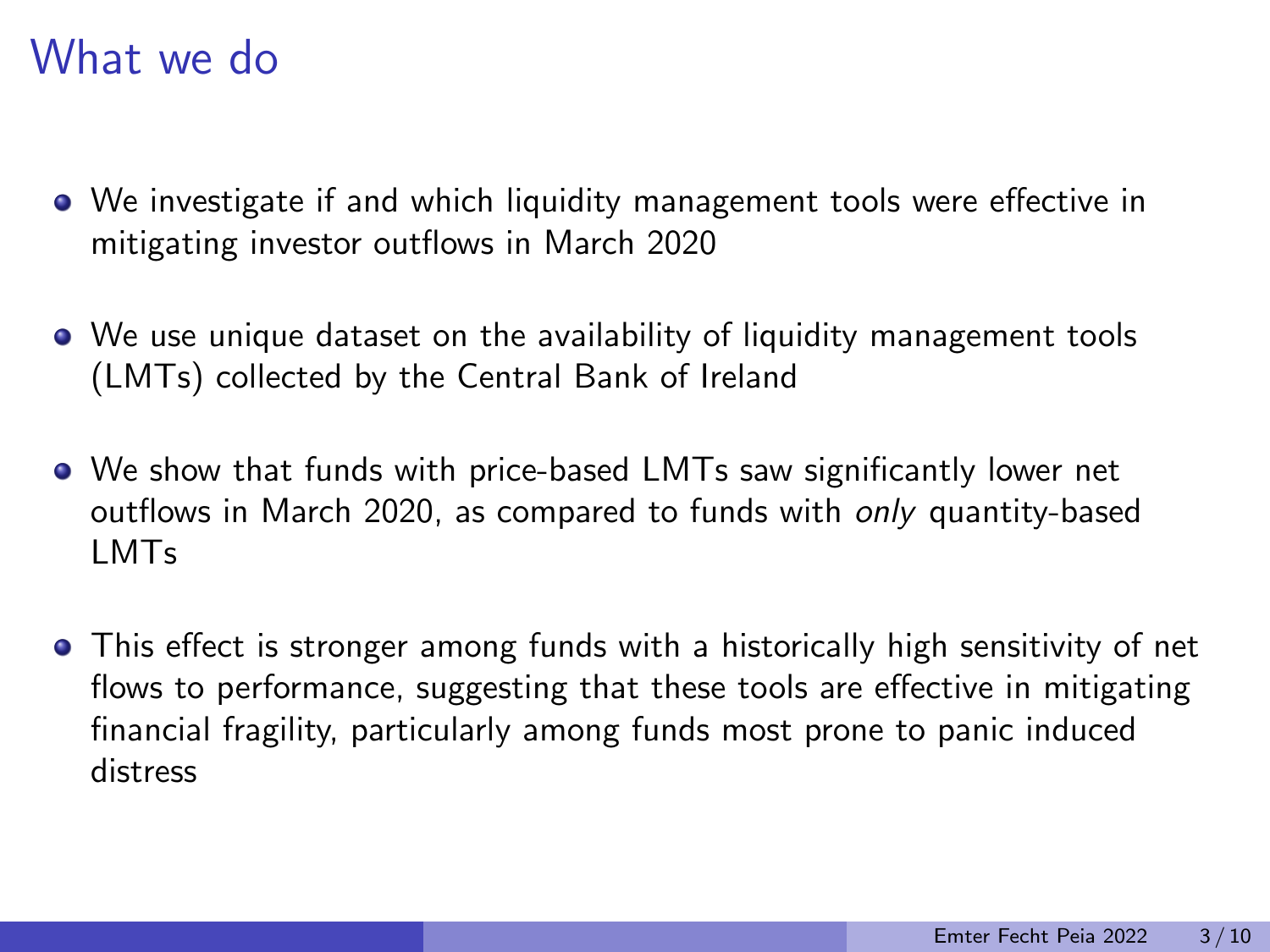#### Data

- **•** Investment funds register in Ireland as ICAVs (Irish Collective Asset-management Vehicle)
- As of 2019 Q4:
	- $\blacktriangleright$  1,132 Bond funds
	- $\blacktriangleright$  2,018 Equity Funds
	- $\blacktriangleright$  920 Mixed funds
- We focus on a sample of 527 funds (bond and mixed) investing in corporate bonds
- Funds report yearly to CBI on a series of fund characteristics, including liquidity management tools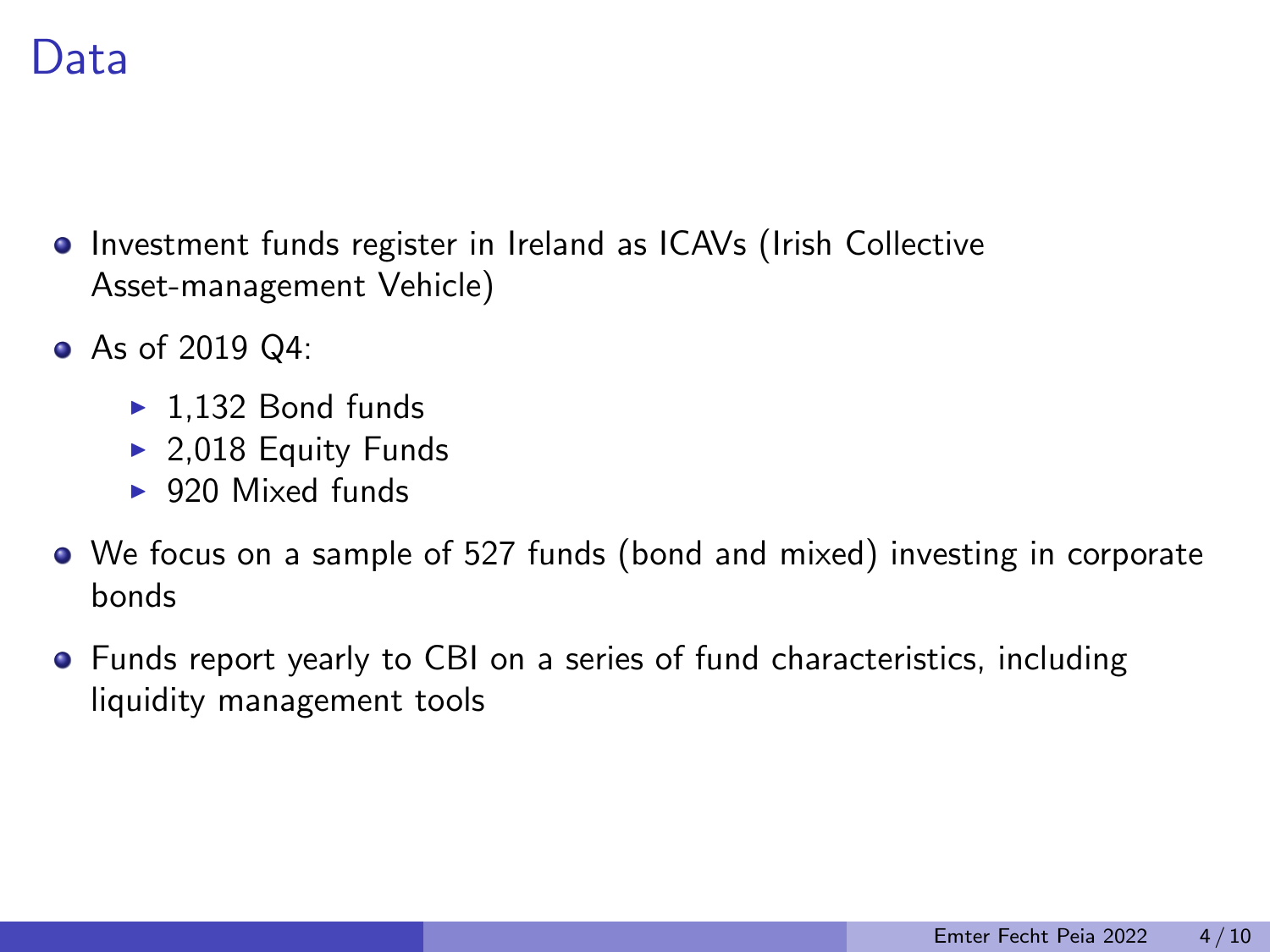# Liquidity Management (LM) tools

#### Price-based LMTs

#### Anti-dilution levy

 $\triangleright$  the costs (transaction costs, taxes and stamp duties...) corresponding to the sell of underlying assets in case of redemption (or acquisition in case of new subscription) are charged to the investors executing the redemption/subscription. This ensures that investors executing these transactions do not adversely affect the performance of the fund and thus other existing shareholders.

#### Redemption fees

Intervally charged as a percentage of the NAV of the shares being redeemed

#### Quantity-based LMTs

#### <sup>3</sup> Redemption gates

- Irish asset management companies can only gate redemptions once redemption requests received on any one dealing day amount to 10% or more of the NAV or total number of shares
- <sup>4</sup> Temporary suspension of dealing/calculation of NAV

#### <sup>5</sup> Redemption in kind

 $\blacktriangleright$  transfer of an underlying asset to a redeeming investor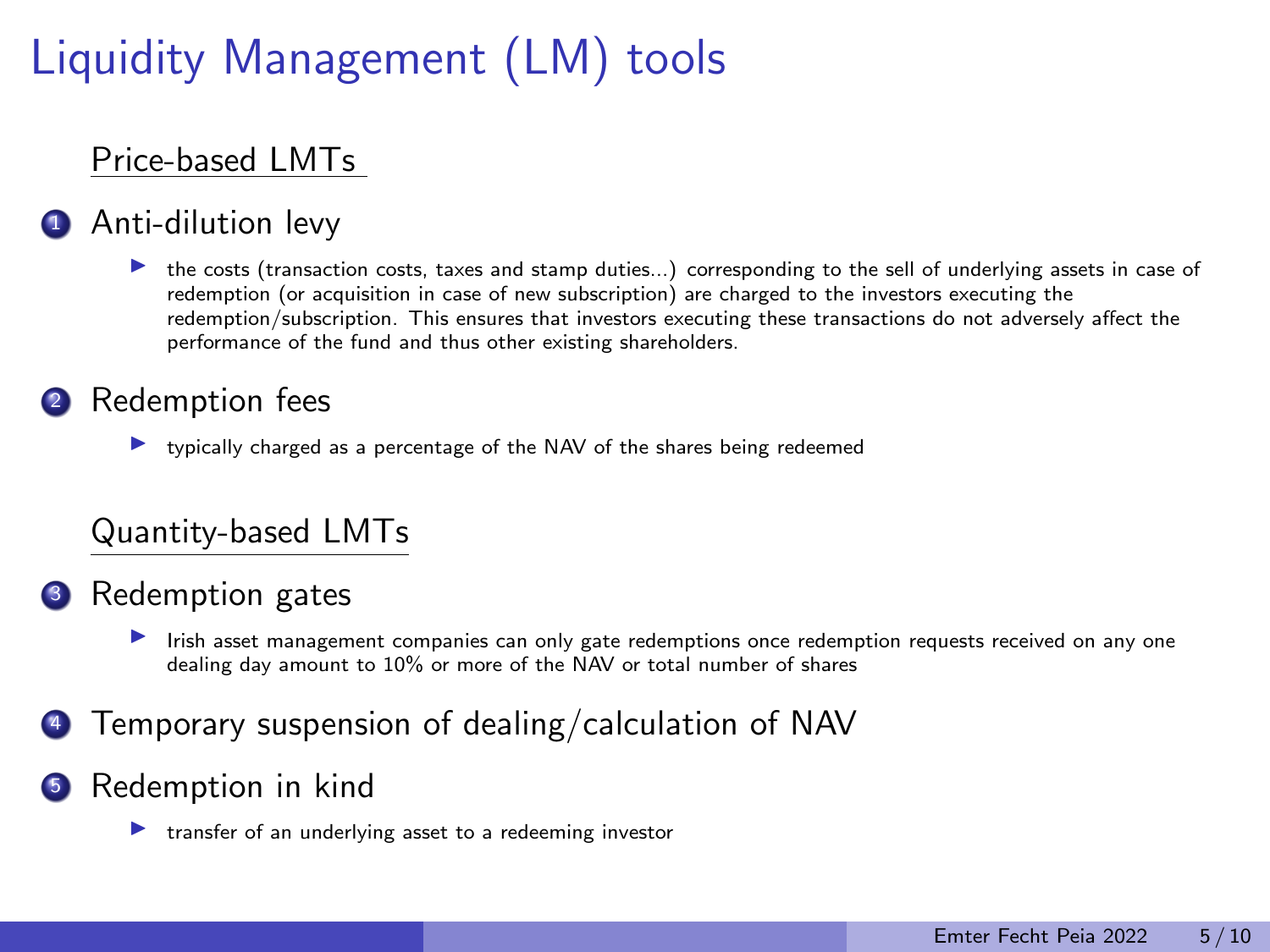### Treatment definition

- "Tougher" or quantity-based tools like suspensions, gates, and redemption in kind are widely available, but hardly used due to reputational concerns
- Main investigation looks at the "add-on effect" of price-based LMTs such as redemption fees or levies:
	- $\triangleright$  Treatment group: funds that report employing either redemption fees or levies and at least one of the tougher tools: suspensions, gates, and redemption in kind.
	- $\triangleright$  Control group: neither fees nor levies, but have at least one of the tougher tools

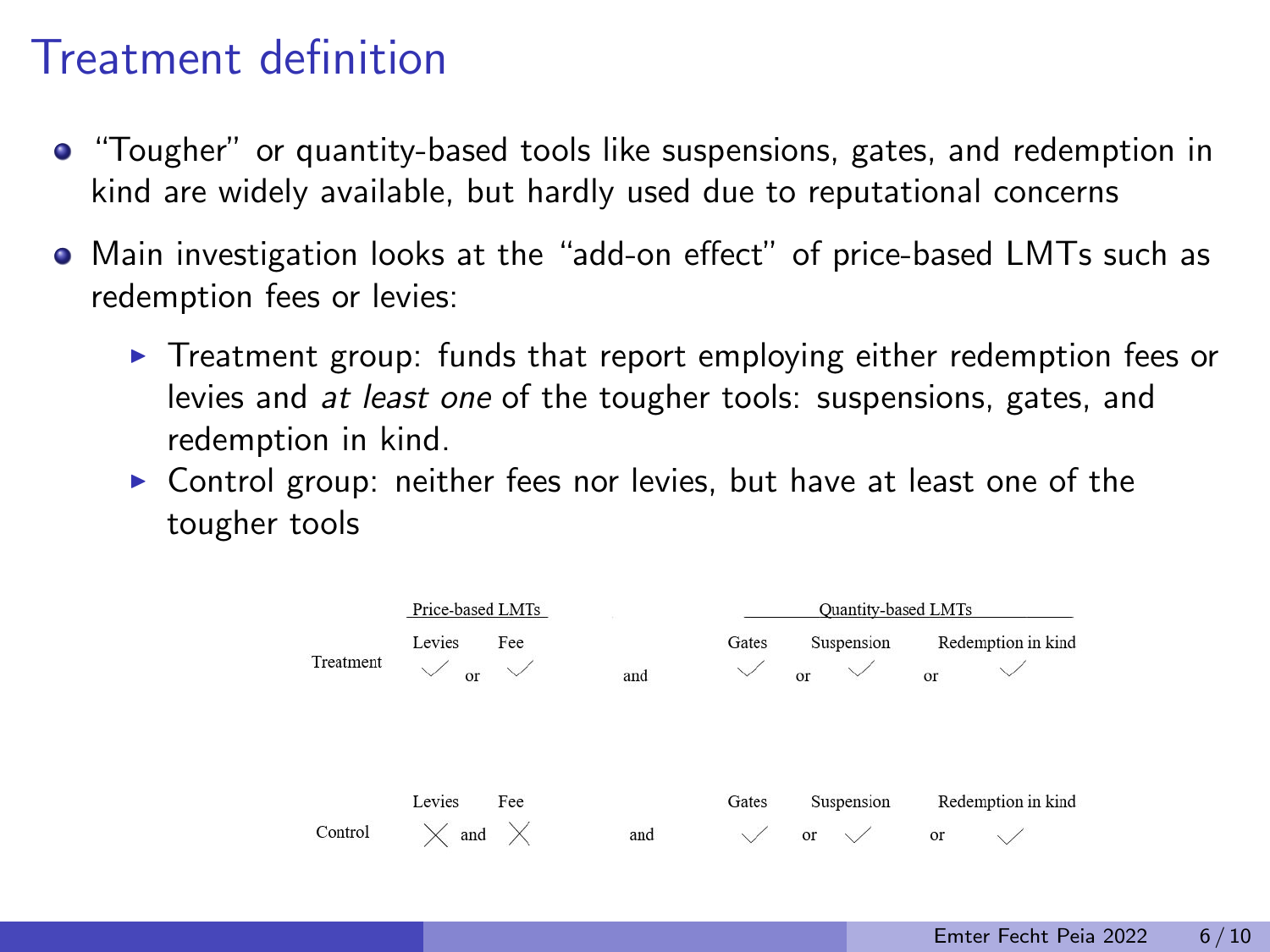### <span id="page-6-0"></span>Empirical strategy

$$
\frac{\text{Net Flow}_{i,t}}{\text{Total Assets}_{i,t-1}} = \alpha_i + \mu_t + \beta \text{Treat}_i \times \text{March2020} +
$$
\n
$$
\theta' X_{i,t-1} + \gamma' X_{i,t-1} \times \text{March2020} + \epsilon_{i,t}
$$

where

- Treat<sub>i</sub> is a dummy equal 1 if fund  $i$  reports as having either redemption fees or levies as a LM tool in 2019M12
- March2020 is a dummy equal 1 in March 2020 and zero from 2018M1-2020M2
- $\bullet$   $X_{i,t-1}$  is a vector of lagged controls  $\bullet$  [Controls definitions](#page-0-0)
- Time and fund fixed effects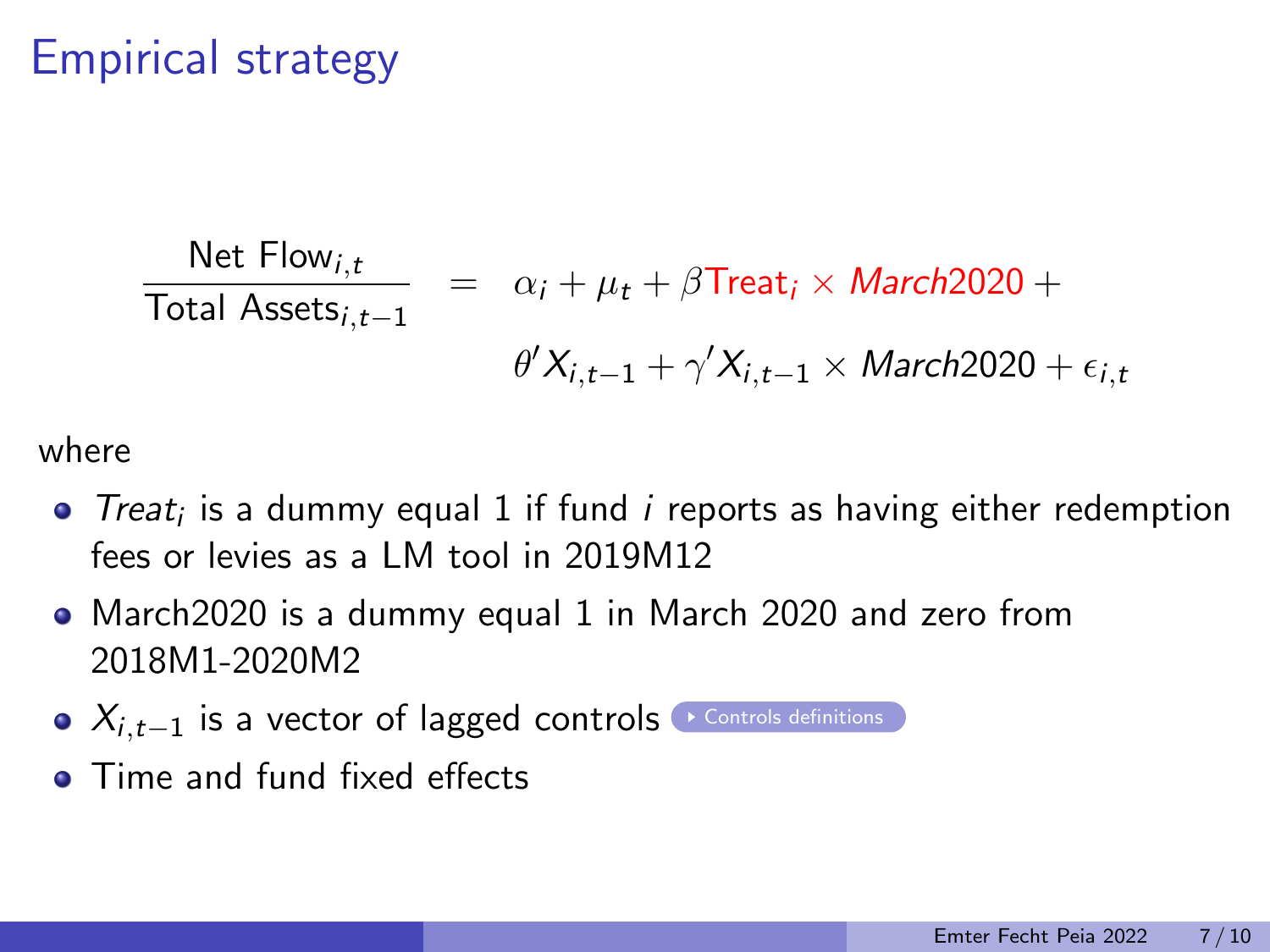#### Baseline results

| Dependent variable: Net flow/TA                     |                  | High sensitivity |                  | Low sensitivity | Full sample      |            |  |
|-----------------------------------------------------|------------------|------------------|------------------|-----------------|------------------|------------|--|
|                                                     | $\left(1\right)$ | (2)              | $\left(3\right)$ | (4)             | $(\overline{5})$ | (6)        |  |
|                                                     |                  |                  |                  |                 |                  |            |  |
| Treat $\times$ March 2020                           | $0.050***$       | $0.066***$       | $-0.023$         | $-0.002$        | $-0.023$         | $-0.004$   |  |
|                                                     | (0.020)          | (0.018)          | (0.018)          | (0.021)         | (0.198)          | (0.020)    |  |
| Treat $\times$ High Sensitivity $\times$ March 2020 |                  |                  |                  |                 | $0.067**$        | $0.066**$  |  |
|                                                     |                  |                  |                  |                 | (0.011)          | (0.026)    |  |
|                                                     |                  |                  |                  |                 |                  |            |  |
| High Sensitivity $\times$ March 2020                |                  |                  |                  |                 | $-0.062***$      | $-0.057**$ |  |
|                                                     |                  |                  |                  |                 | (0.009)          | (0.023)    |  |
| Treat $\times$ High Sensitivity                     |                  |                  |                  |                 | $0.033*$         | $0.035**$  |  |
|                                                     |                  |                  |                  |                 | (0.058)          | (0.017)    |  |
| Treat                                               | 0.007            | 0.010            |                  |                 | $-0.027*$        | $-0.025*$  |  |
|                                                     | (0.011)          | (0.010)          |                  |                 | (0.059)          | (0.014)    |  |
| <b>Fund-level controls</b>                          | Yes              | Yes              | Yes              | Yes             | Yes              | Yes        |  |
| Fund-level controls X March 2020                    | No               | Yes              | No               | Yes             | No               | Yes        |  |
| Time FE                                             | Yes              | Yes              | Yes              | Yes             | Yes              | Yes        |  |
| Fund FE                                             | Yes              | Yes              | Yes              | Yes             | Yes              | Yes        |  |
|                                                     |                  |                  |                  |                 |                  |            |  |
| Observations                                        | 5,065            | 5.049            | 4,354            | 4,338           | 9,387            | 9,387      |  |
| R-squared                                           | 0.288            | 0.300            | 0.209            | 0.220           | 0.262            | 0.262      |  |

Robust standard errors in parenthesis. \*\*\*  $p<0.01$ , \*\*  $p<.05$ , \*  $p<0.1$ 

Size of effect (column(1)): Treated funds have  $5\%$  higher net flows to total assets as compared to control funds (average in March 2020 is around -3%)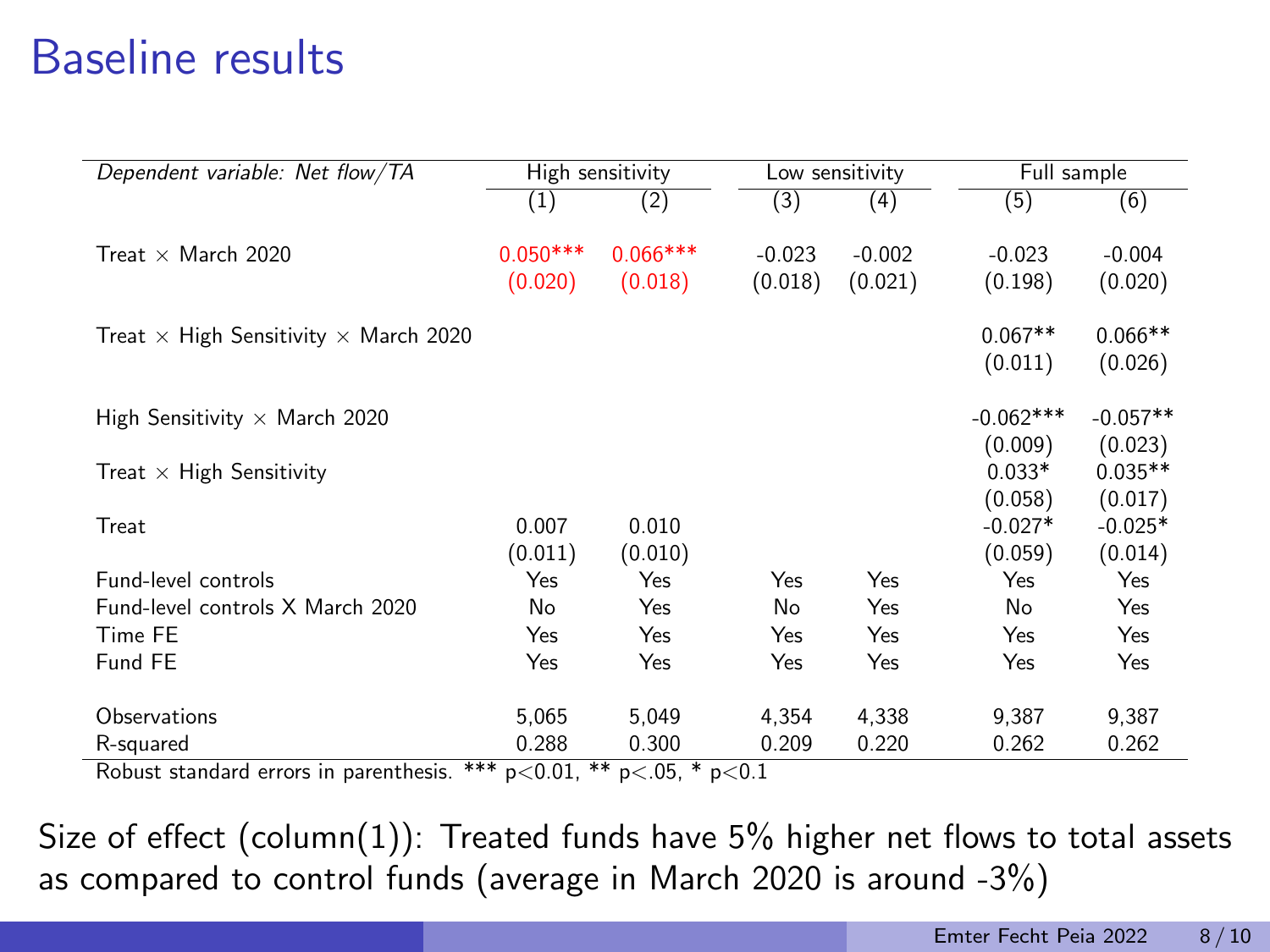### Outflow vs inflows

|                           |             | High flow-to-performance sensitivity      |                                      | Low flow-to-performance sensitivity |            |            |  |  |  |
|---------------------------|-------------|-------------------------------------------|--------------------------------------|-------------------------------------|------------|------------|--|--|--|
|                           | (1)         | (2)                                       | (3)                                  | (4)                                 | (5)        | (6)        |  |  |  |
| Dependent variable        | Outflows/TA | Inflows/TA                                | Dummy                                | Outflows/TA                         | Inflows/TA | Dummy      |  |  |  |
|                           |             |                                           | Negative                             |                                     |            | Negative   |  |  |  |
|                           |             |                                           | net flows                            |                                     |            | net flows  |  |  |  |
| Treat $\times$ March 2020 | $-0.033*$   | $0.042***$                                | $-0.307***$                          | $-0.006$                            | $-0.020$   | 0.050      |  |  |  |
|                           | (0.093)     | (0.003)                                   | (0.001)                              | (0.814)                             | (0.455)    | (0.563)    |  |  |  |
| <b>Fund Controls</b>      | Yes         | Yes                                       | Yes                                  | Yes                                 | Yes        | Yes        |  |  |  |
| Controls X March 2020     | Yes         | Yes                                       | Yes                                  | Yes                                 | Yes        | Yes        |  |  |  |
| Time FE                   | Yes         | Yes                                       | Yes                                  | Yes                                 | Yes        | <b>Yes</b> |  |  |  |
| Fund FE                   | Yes         | Yes                                       | Yes                                  | Yes                                 | Yes        | Yes        |  |  |  |
| Observations              | 5.049       | 5.049                                     | 5.049                                | 4,338                               | 4,338      | 4,338      |  |  |  |
| R-squared                 | 0.212       | 0.313                                     | 0.332                                | 0.187                               | 0.220      | 0.440      |  |  |  |
| <b>PULLER</b>             | $\sim$ 1.   | ت به ب<br>مله مله<br>$\sim$ $\sim$ $\sim$ | $\sim  \sim$<br>$\sim$ $\sim$ $\sim$ |                                     |            |            |  |  |  |

Robust standard errors in parenthesis. \*\*\*  $p < 0.01$ , \*\*  $p < .05$ , \*  $p < 0.1$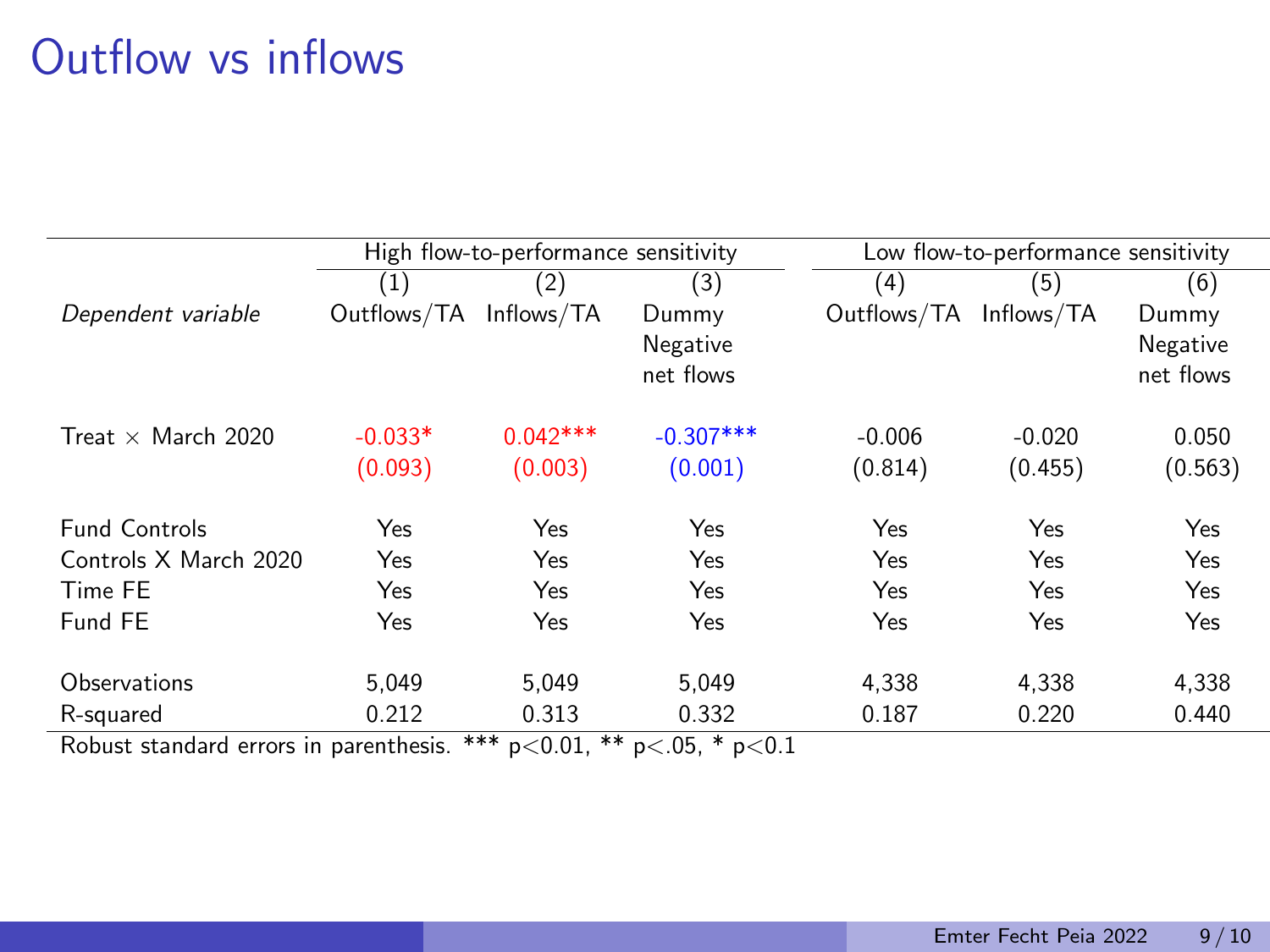### Conclusion

- We provide the first evidence that price-based liquidity management tools mitigate fragility particularly of funds susceptible to panic induced distress
- We show that fragile funds that had both price-based and quantity-based liquidity management tools available experienced lower net outflows during the COVID-19 shock, as compared to similar funds that only have quantity-based LMTs available
- Our results suggest that price-based liquidity management tools help to mitigate financial fragility in open ended-funds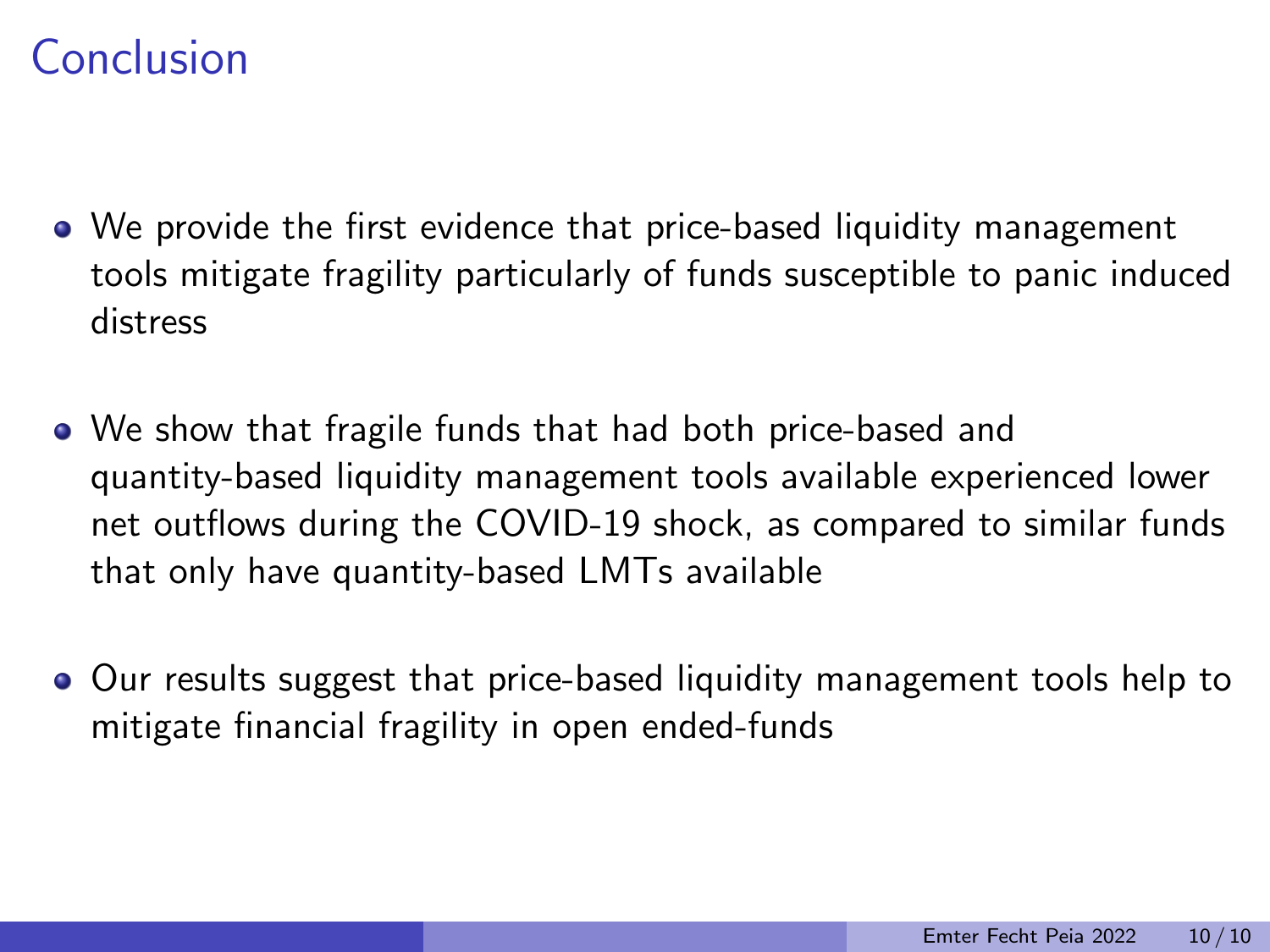# Appendix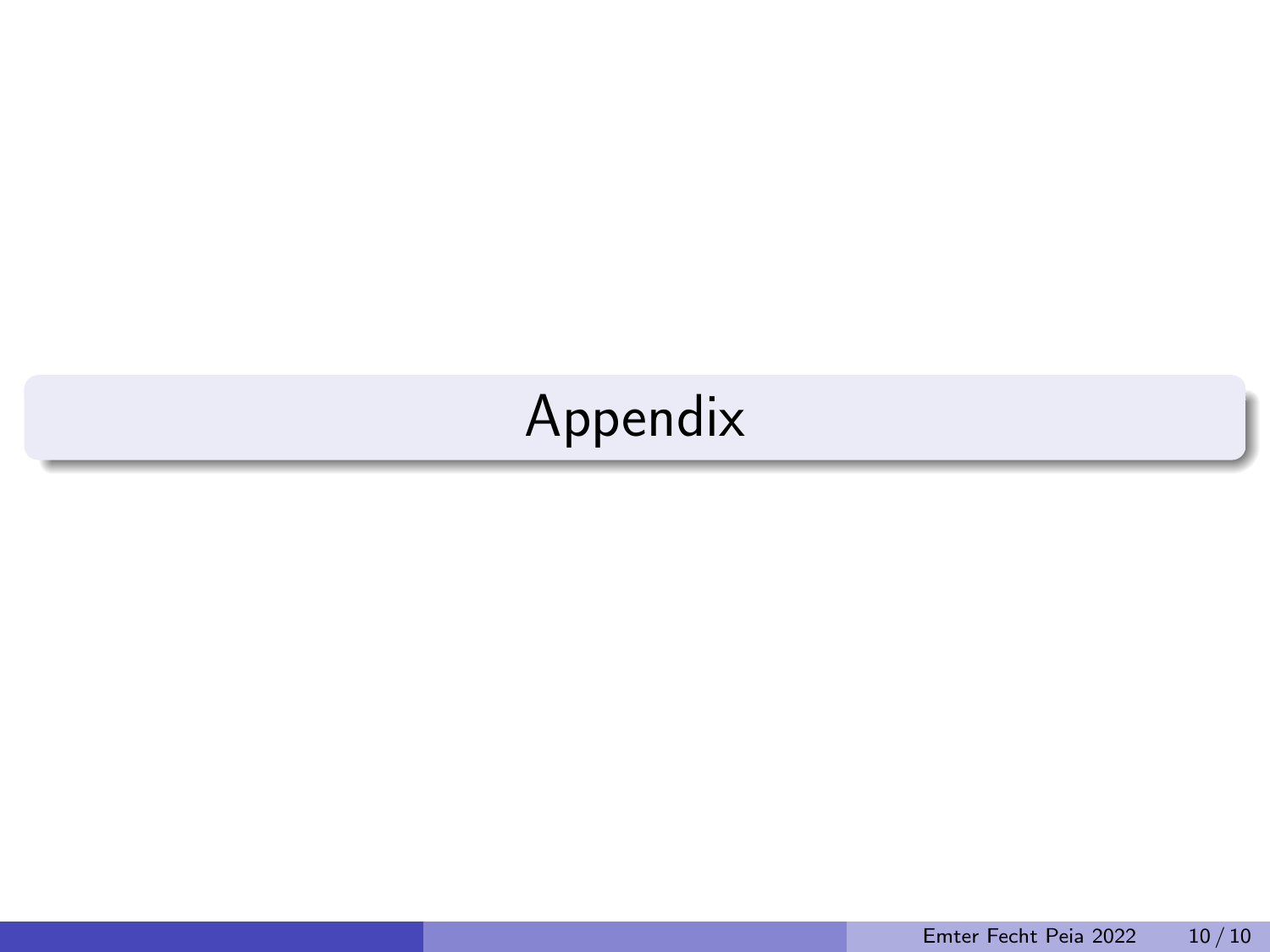### IF's AUM in Ireland

• Dramatic growth of assets under management of investment funds poses financial fragility concerns

Assets under management (bil euro) of Irish-domiciled IF

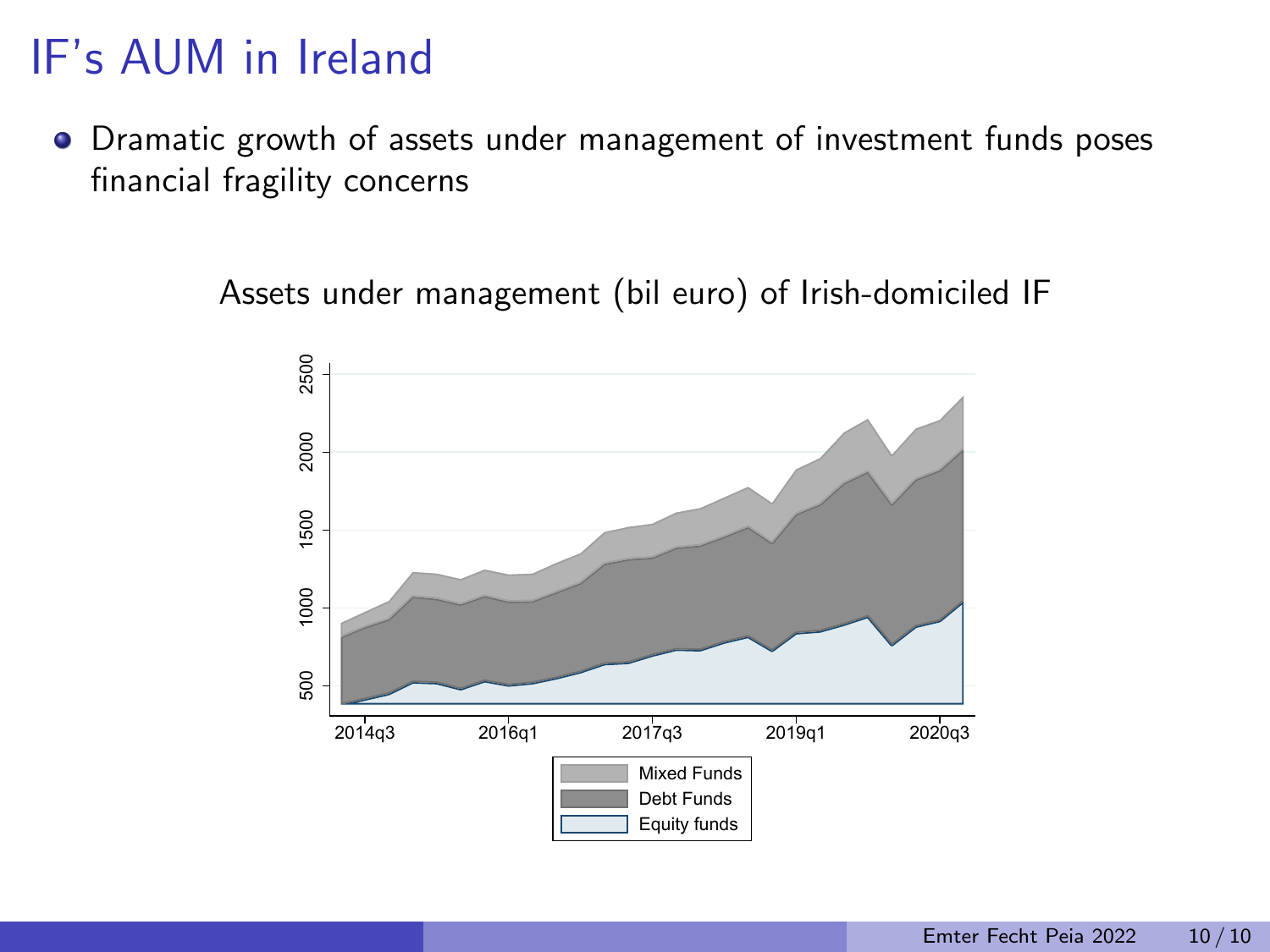#### Availability of liquidity management tools

Percentage of funds with different LMTs (overall sample)\*



\*Out of 5,506 funds in 2018m12 and 5,869 in 2020m12 (changes reflect both entry of new funds and switchers)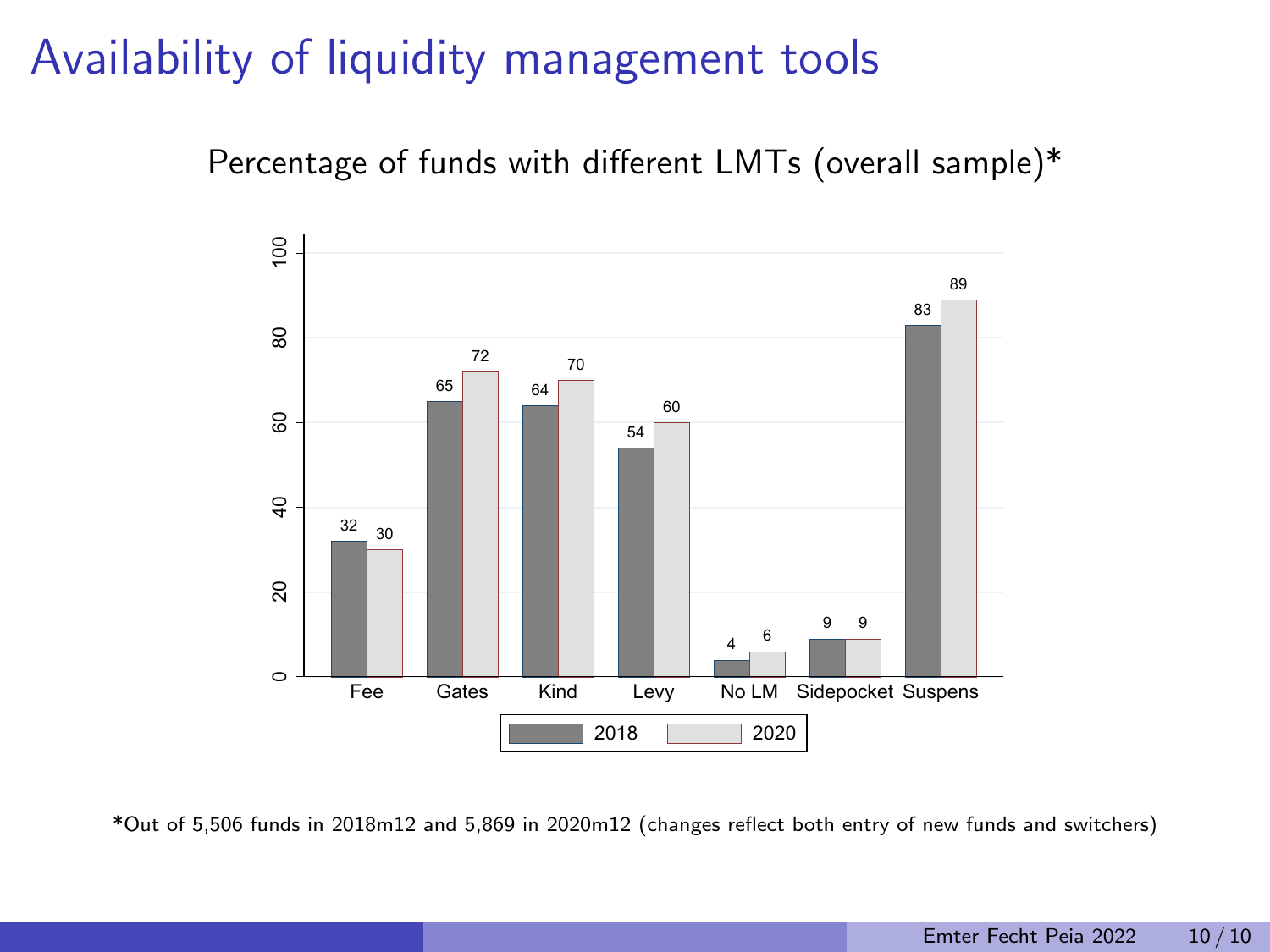#### Percentage of funds with different LMTs (as of 2019m12)



- Sample is: 1,132 Bond funds, 2,018 Equity Funds, 920 Mixed  $\bullet$
- Funds employ 4 liquidity tools, on average.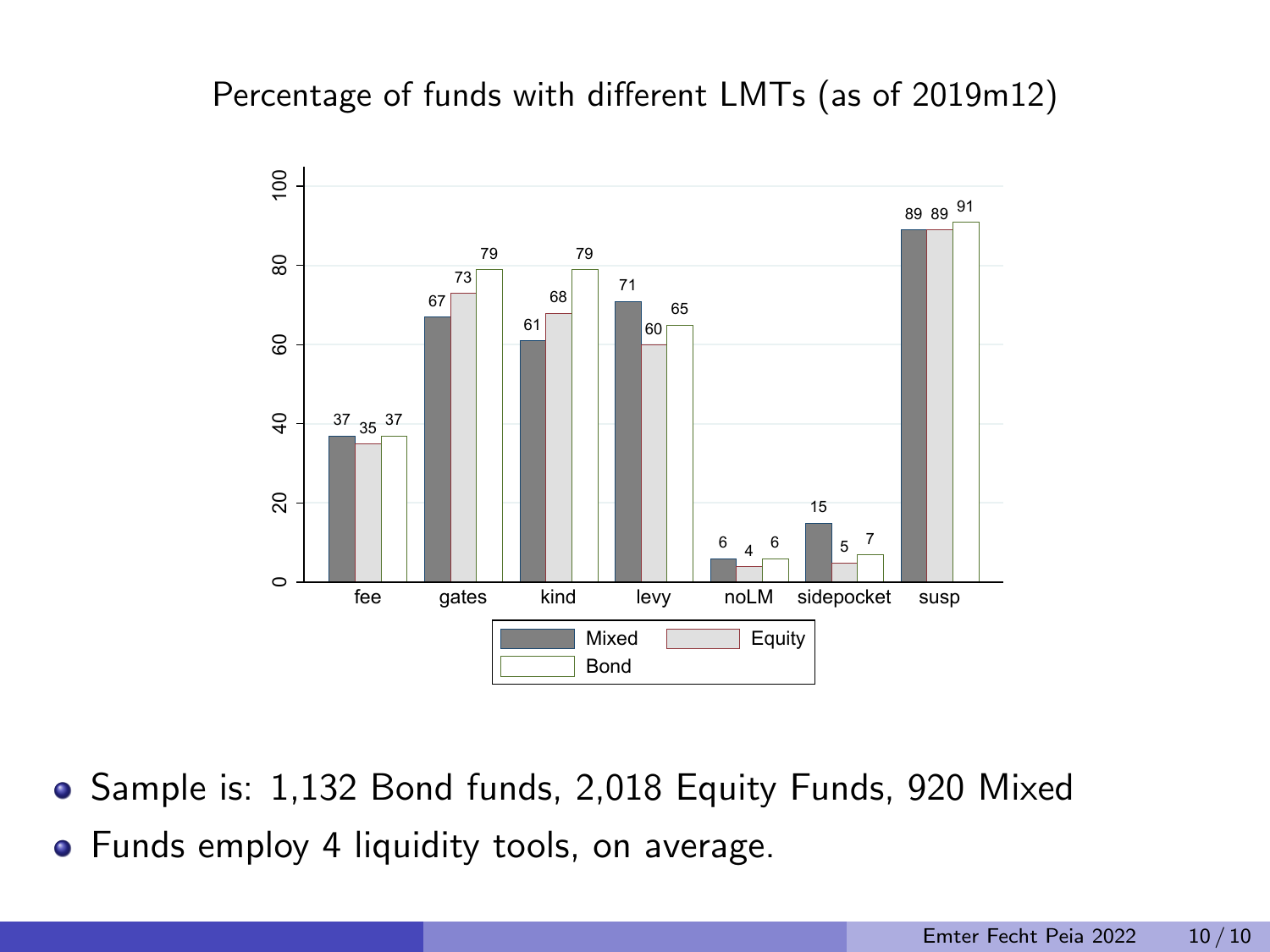| Pairwise correlations (sample of equity, bonds, mixed funds) |                     |                  |                  |                  |                    |     |     |
|--------------------------------------------------------------|---------------------|------------------|------------------|------------------|--------------------|-----|-----|
| Variables<br>$(1)$ Levy                                      | (1)<br>1            | (2)              | (3)              | (4)              | (5)                | (6) | (7) |
| $(2)$ Gates                                                  | 0.16<br>(0.000)     | 1                |                  |                  |                    |     |     |
| (3) Redemption in kind                                       | 0.097<br>(0.000)    | 0.587<br>(0.000) | 1                |                  |                    |     |     |
| (4) Suspension                                               | 0.205<br>(0.000)    | 0.512<br>(0.000) | 0.45<br>(0.000)  | 1                |                    |     |     |
| (5) Redemption fees                                          | $-0.021$<br>(0.119) | 0.095<br>(0.000) | 0.086<br>(0.000) | 0.14<br>(0.000)  | 1                  |     |     |
| (6) Side pocket                                              | 0.01<br>(0.477)     | 0.112<br>(0.000) | 0.092<br>(0.000) | 0.022<br>(0.111) | $-0.13$<br>(0.000) | 1   |     |

The use of gates, suspensions and redemption in kind is highly correlated across the sample of equity, bonds and mixed funds.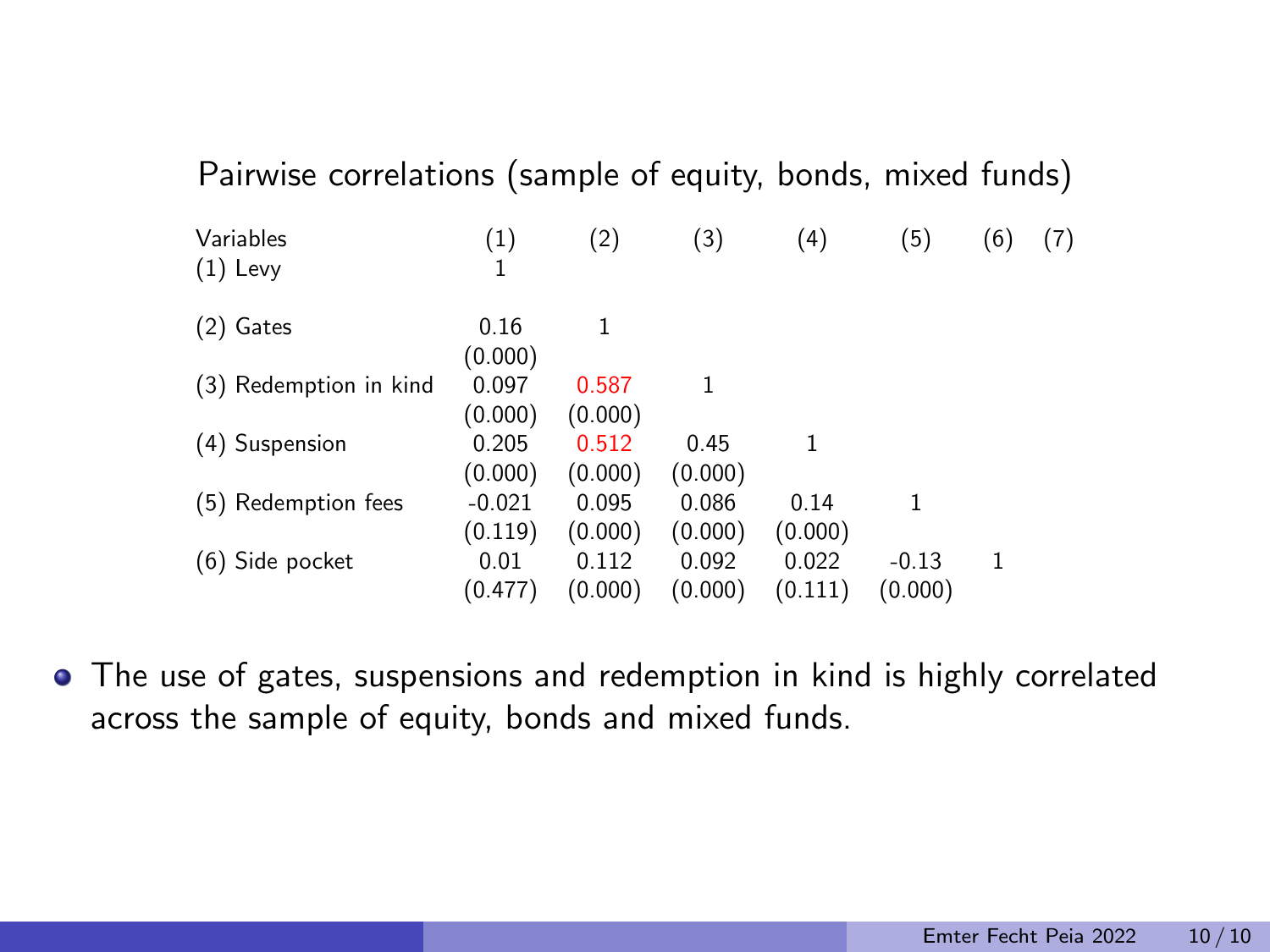# Definitions of control variables (all in lag)

- $\bullet$  Netflow /  $TA_{t-1}$
- $Return_{t-1} = ln\left(\frac{NAV_{t-1}}{NAV_{t-2}}\right)$  $\frac{\mathsf{NAV}_{t-1}}{\mathsf{NAV}_{t-2}}\bigg)$
- Number of funds in fund family
- Liquidity: ratio of cash & equivalents  $+$  US & DE gov bonds to TA
- **o** Ln of Net Assets<sub>t−1</sub>
- $\bullet$  Past flow volatility  $=$  standard deviation of flows to TA over the past 12 months
- Leverage dummy=1 if fund uses leverage (self reported)
- Fund share ownership measured as the percentage of shares owned by: households (sHH), banks and investment funds (sBanksIF) and pension and insurance corporations (sPFIC)
- **•** Fund age
- BHC belong = a dummy if the fund asset management company belongs to a bank holding corporation (based on ultimate ownership data in Orbis Bureau  $Van$   $Dijk$   $Back$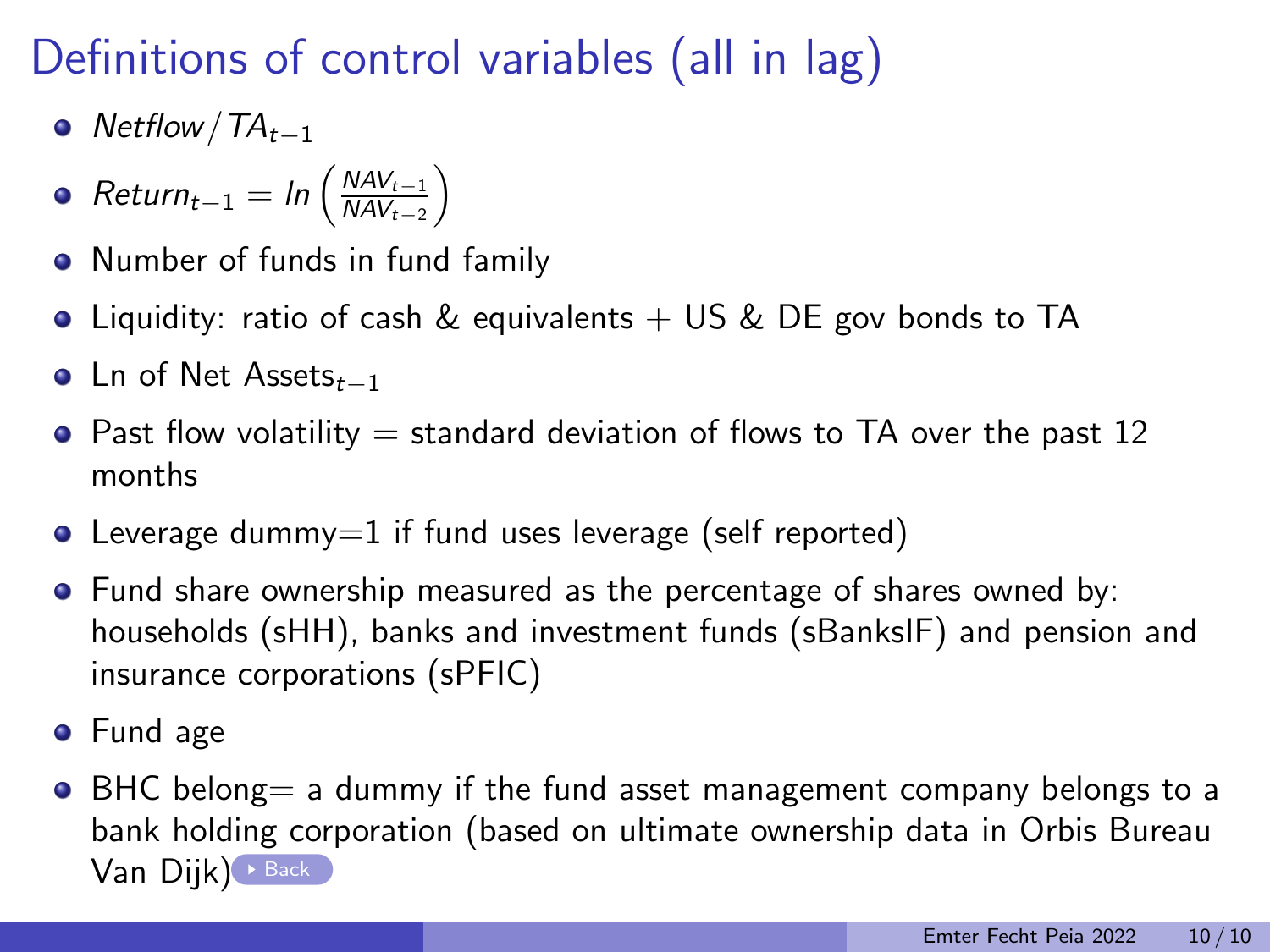## Classification of funds based on flow-to-performance regressions

We estimate the correlation between net flows and past month's return for each fund from the beginning of the sample to 2019M1

$$
\frac{\text{Net flows}_{i,t}}{TA_{i,t-1}} = \alpha + \beta R_{i,t-1} + \epsilon_{i,t}
$$

- We then sort funds according to the median  $\beta_i$  in their fund class (bond funds, mixed funds, corporate bonds)
- High sensitivity funds are those with an above the median  $\beta_i$   $\blacktriangleright$  [Back](#page-0-0)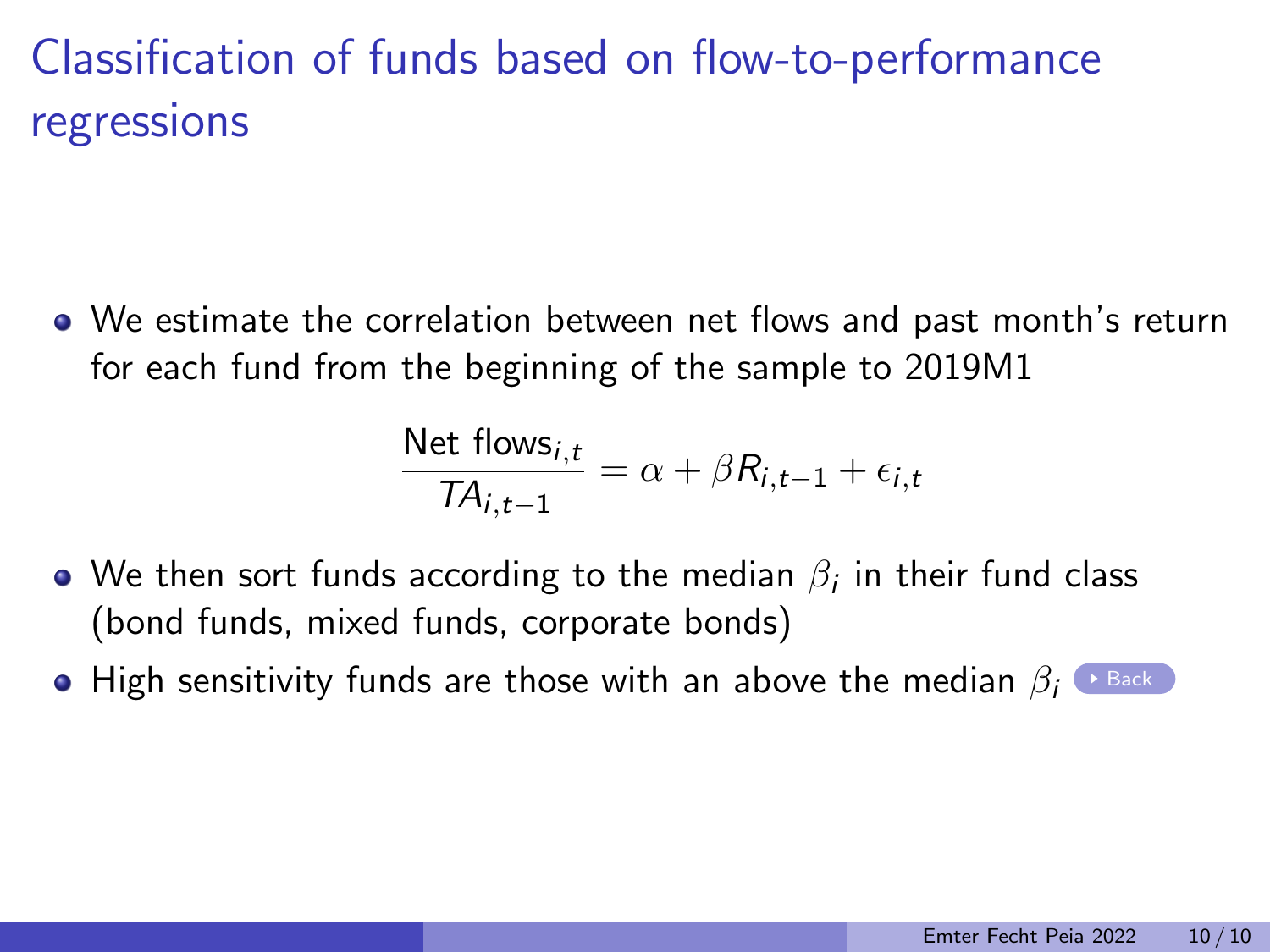#### Net flows in high versus low performance sensitivity funds

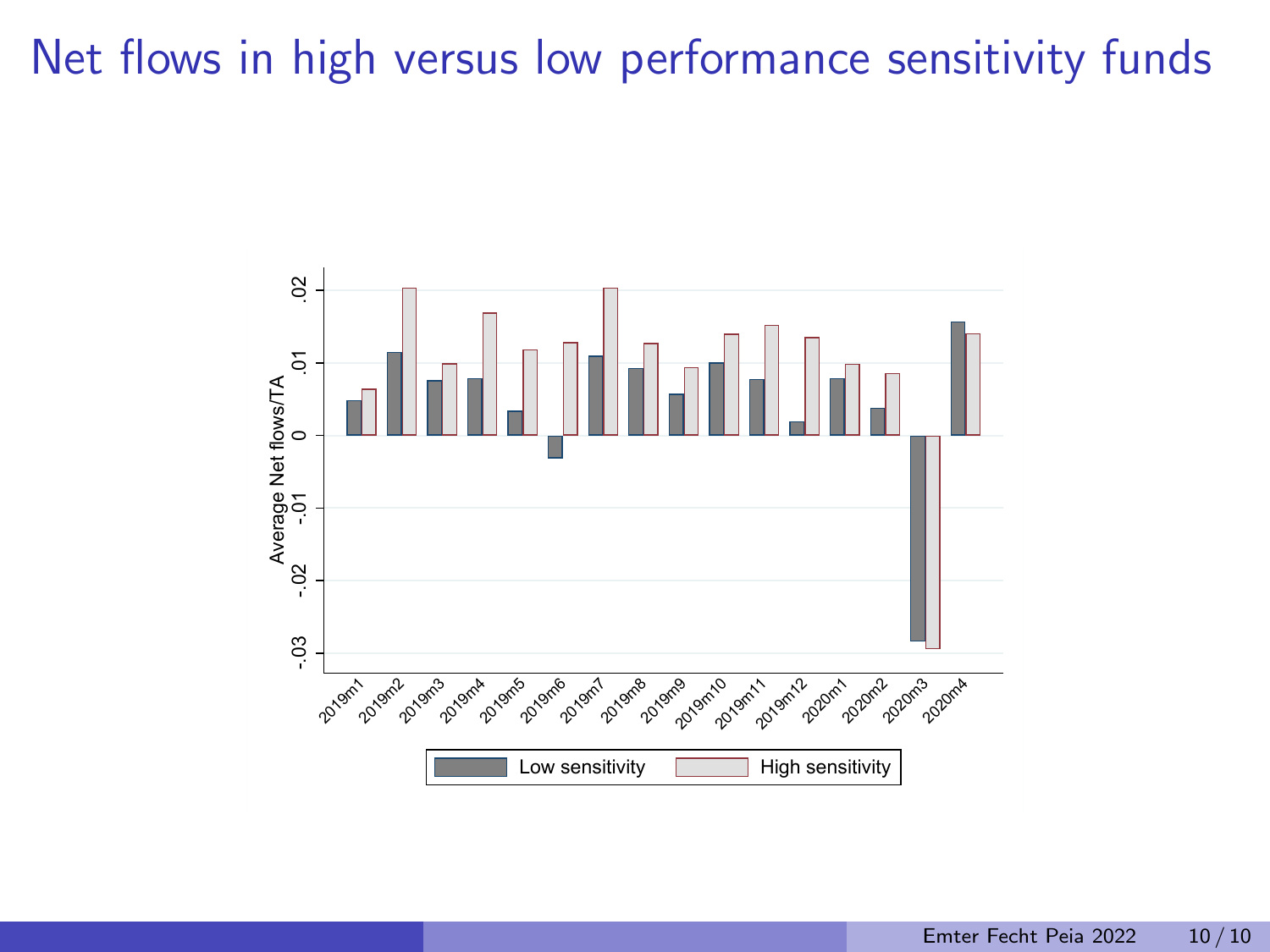### Descriptive statistics

|                                 |          | Treated   |          |        | Control  |           |          |       |
|---------------------------------|----------|-----------|----------|--------|----------|-----------|----------|-------|
| Variable                        | Mean     | Std. Dev. | Min      | Max    | Mean     | Std. Dev. | Min      | Max   |
| Nb Funds in family              | 19.327   | 17.165    | 2        | 68     | 22.168   | 18.518    | 2        | 64    |
| In Assets                       | 18.771   | 1.87      | 0        | 23.413 | 18.209   | 1.682     | $\Omega$ | 22.04 |
| Return                          | $-0.002$ | 0.063     | $-2.425$ | 0.706  | $-0.002$ | 0.078     | $-1.625$ | 0.594 |
| Fund age                        | 5.146    | 4.556     | 0        | 29     | 5.932    | 6.038     | $-1$     | 34    |
| <b>BHC</b> belong               | 0.205    | 0.404     | $\Omega$ |        | 0.218    | 0.413     | $\Omega$ |       |
| Volatility flows                | 0.048    | 0.048     | 0        | 0.252  | 0.049    | 0.05      | $\Omega$ | 0.252 |
| Leverage dummy                  | 0.569    | 0.495     | 0        |        | 0.588    | 0.492     | 0        |       |
| Liquidity                       | 0.039    | 0.077     | 0        | 0.545  | 0.074    | 0.166     | $\Omega$ | 0.992 |
| Share Households                | 0.008    | 0.061     | 0        | 0.85   | 0.022    | 0.101     | $\Omega$ | 0.838 |
| Share Banks & Funds             | 0.399    | 0.449     | 0        |        | 0.321    | 0.445     | $\Omega$ |       |
| Share Pension & Insurance Funds | 0.118    | 0.279     | 0        |        | 0.087    | 0.232     | $\Omega$ |       |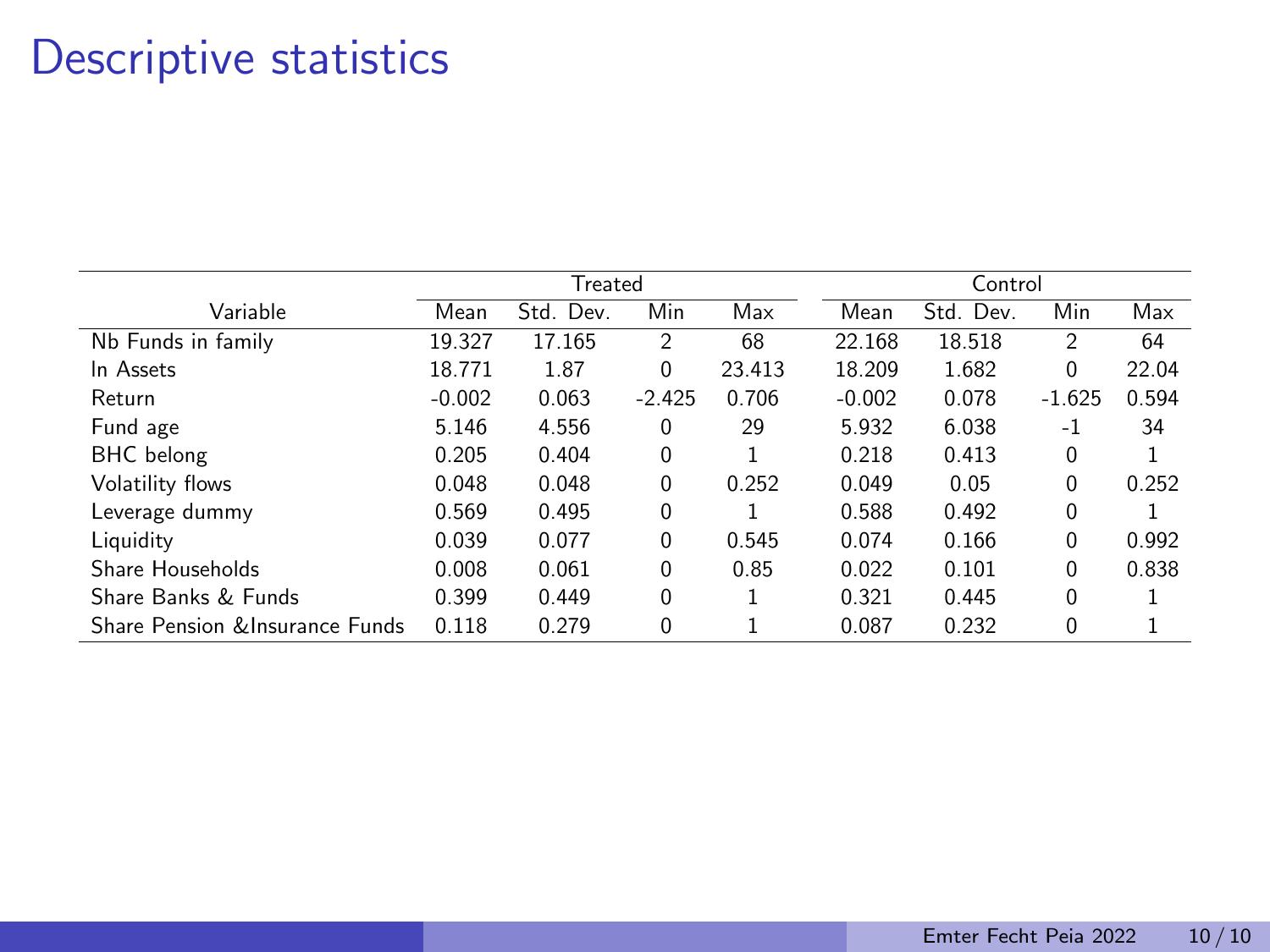#### Additional Control Variables Baseline Results

| Dependent variable: Net flow/TA       |             | High sensitivity |             | Low sensitivity |             | Full sample                      |  |
|---------------------------------------|-------------|------------------|-------------|-----------------|-------------|----------------------------------|--|
| Net flows/ $TA_{t-1}$                 | $0.136***$  | $0.129***$       | $0.121***$  | $0.121***$      | $0.134***$  | $0.130***$                       |  |
|                                       | (0.023)     | (0.023)          | (0.031)     | (0.031)         | (0.000)     | (0.019)                          |  |
| $Return_{t-1}$                        | $-0.015$    | $-0.014$         | 0.000       | 0.001           | $-0.005$    | $-0.004$                         |  |
|                                       | (0.013)     | (0.013)          | (0.005)     | (0.005)         | (0.345)     | (0.005)                          |  |
| Nb funds in family                    | $-0.001$    | $-0.000$         | 0.001       | 0.001           | $-0.000$    | $-0.000$                         |  |
|                                       | (0.001)     | (0.001)          | (0.001)     | (0.001)         | (0.808)     | (0.000)                          |  |
| $Ln$ Assets $t-1$                     | $-0.050***$ | $-0.047***$      | $-0.033***$ | $-0.030***$     | $-0.044***$ | $-0.041***$                      |  |
|                                       | (0.006)     | (0.006)          | (0.006)     | (0.006)         | (0.000)     | (0.004)                          |  |
| Volatility $t_{t-1}$                  | 0.033       | 0.046            | $-0.019$    | $-0.019$        | 0.024       | 0.031                            |  |
|                                       | (0.044)     | (0.044)          | (0.075)     | (0.076)         | (0.542)     | (0.039)                          |  |
| $Leverage_{t-+A34:A441}$              | $-0.006$    | $-0.009$         | 0.015       | 0.001           | $-0.001$    | $-0.008$                         |  |
|                                       | (0.009)     | (0.008)          | (0.018)     | (0.019)         | (0.905)     | (0.009)                          |  |
| $sHH_{t-1}$                           | 0.000       | 0.000            | $0.071**$   | $0.077**$       | $0.159**$   | $0.165**$                        |  |
|                                       | (0.000)     | (0.000)          | (0.030)     | (0.030)         | (0.035)     | (0.075)                          |  |
| $s$ Banksl $F_{t-1}$                  | $0.107***$  | $0.100***$       | $0.045***$  | $0.043***$      | $0.085***$  | $0.080***$                       |  |
|                                       | (0.011)     | (0.013)          | (0.017)     | (0.017)         | (0.000)     | (0.010)                          |  |
| $sPFIC_{t-1}$                         | $0.139***$  | $0.138***$       | 0.014       | 0.012           | $0.083***$  | $0.081***$                       |  |
|                                       | (0.020)     | (0.020)          | (0.029)     | (0.028)         | (0.000)     | (0.018)                          |  |
| Nb funds in family $\times$ March2020 |             | 0.000            |             | $-0.000$        |             | $-0.000$                         |  |
|                                       |             | (0.000)          |             | (0.000)         |             | (0.000)                          |  |
| BHC belong $\times$ March2020         |             | $-0.009$         |             | $-0.007$        |             | $-0.007$                         |  |
|                                       |             | (0.013)          |             | (0.026)         |             | (0.012)                          |  |
| Ln Assets $_{t-1}$ × March2020        |             | $-0.017***$      |             | $-0.018***$     |             | $-0.018***$                      |  |
|                                       |             | (0.003)          |             | (0.006)         |             | (0.003)                          |  |
| Fund age $\times$ March2020           |             | 0.000            |             | $-0.000$        |             | $-0.000$                         |  |
|                                       |             | (0.001)          |             | (0.001)         |             | (0.001)                          |  |
| Volatility $\times$ March2020         |             | $-0.600***$      |             | $-0.282$        |             | $-0.441***$                      |  |
|                                       |             | (0.184)          |             | (0.279)         |             | (0.168)                          |  |
| Leverage $\times$ March 2020          |             | $0.038***$       |             | $0.036**$       |             | $0.038***$                       |  |
|                                       |             | (0.012)          |             | (0.016)         |             | (0.010)                          |  |
| Liquidity $\times$ March2020          |             | $-0.021$         |             | 0.048           |             | $-0.006$                         |  |
|                                       |             | (0.058)          |             | (0.045)         |             | (0.037)                          |  |
| $sHH \times March2020$                |             | 0.093            |             | 0.048           |             | $0.073**$                        |  |
|                                       |             | (0.092)          |             | (0.035)         |             | (0.037)                          |  |
| BanksIF × March2020                   |             | $0.027**$        |             | 0.008           |             | $0.028***$                       |  |
|                                       |             | (0.012)          |             | (0.018)         |             | (0.009)                          |  |
| sPFIC × March2020                     |             | $0.057***$       |             | 0.049           |             | $0.052**$                        |  |
|                                       |             | (0.010)          |             | (0.012)         |             | (0.001)<br>Emter Fecht Peia 2022 |  |
|                                       |             |                  |             |                 |             |                                  |  |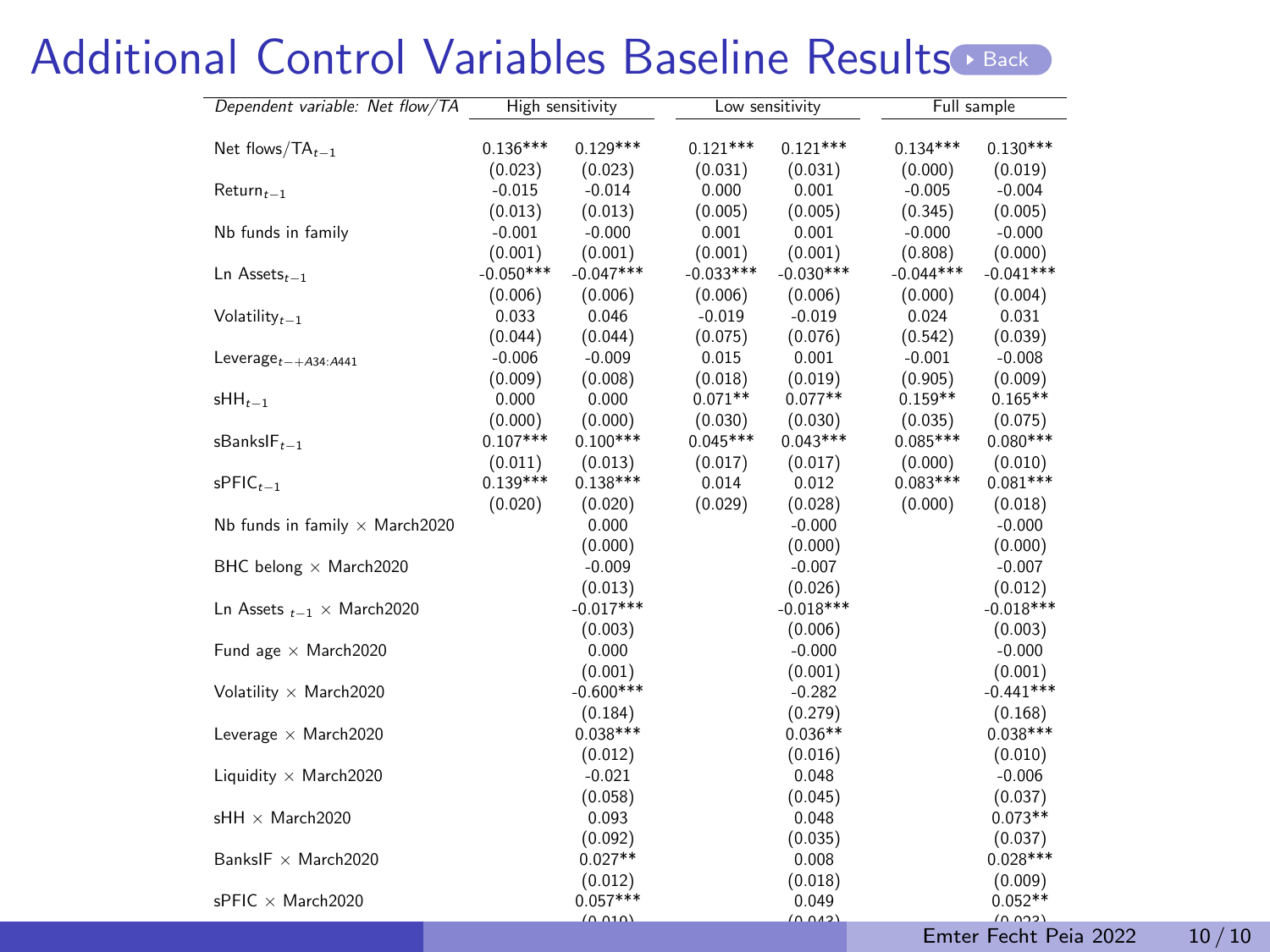#### Proportion of fund share held by other funds in the same family

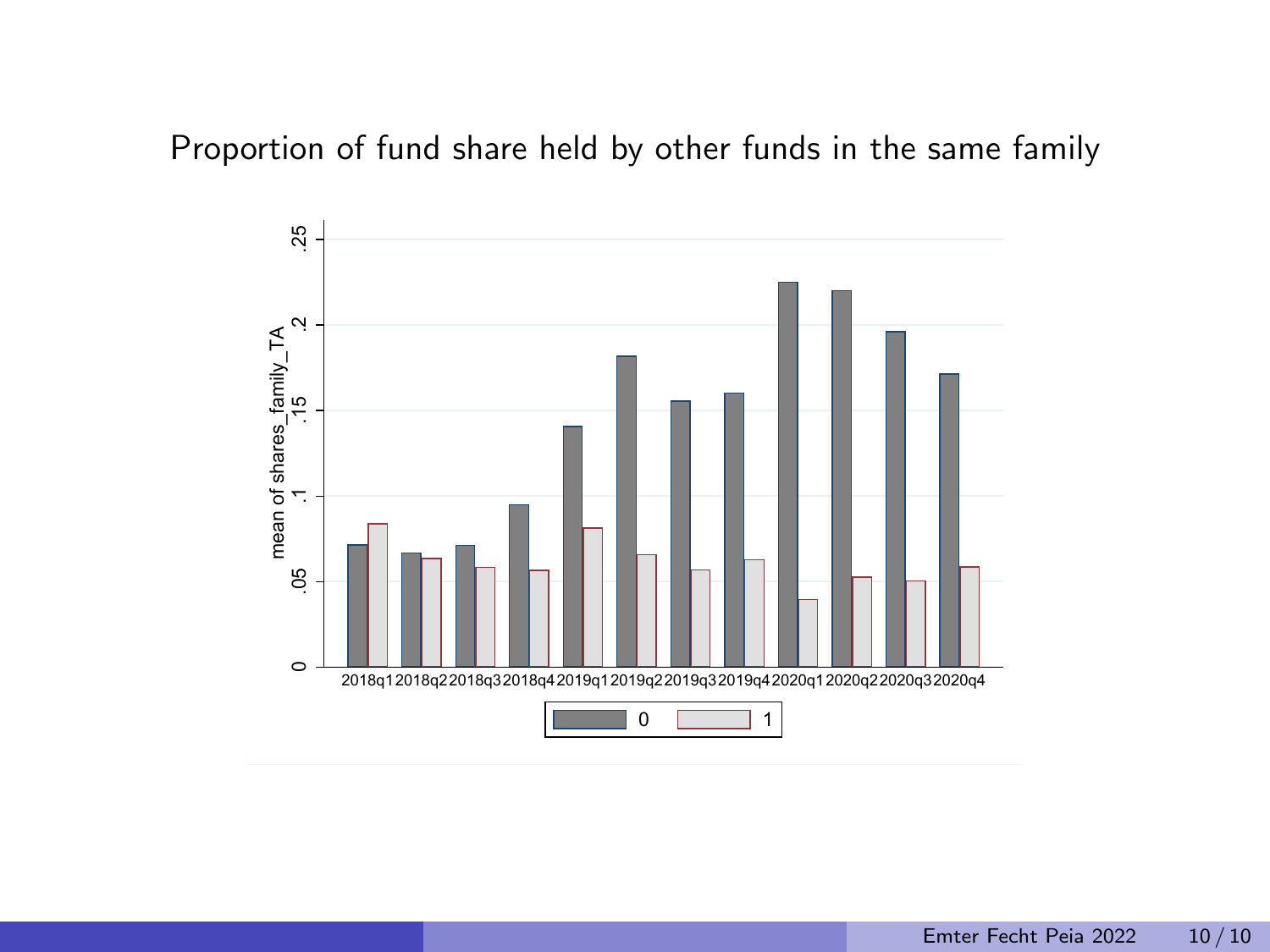#### Correlation between outflow and inflows

|                                                |              | High sensitivity | Low sensitivity |
|------------------------------------------------|--------------|------------------|-----------------|
| Dependent variable: Inflows/TA                 | (1)          | (2)              | (3)             |
| Outflows/TA                                    | $0.447***$   | $0.310***$       | $0.258**$       |
|                                                | (0.000)      | (0.102)          | (0.118)         |
| March $2020 \times$ Outflows/TA                | $-0.139*$    | $-0.417***$      | 0.370           |
|                                                | (0.073)      | (0.131)          | (0.302)         |
| March $2020 \times$ Outflows/TA $\times$ Treat |              | $0.312*$         | $-0.675**$      |
|                                                |              | (0.179)          | (0.336)         |
| Outflow $\times$ Treat                         |              | $0.206*$         | 0.174           |
|                                                |              | (0.116)          | (0.140)         |
| Treat $\times March2020$                       |              | $-0.019$         | 0.021           |
|                                                |              | (0.023)          | (0.018)         |
| Fund-level controls                            | Yes          | Yes              | Yes             |
|                                                |              |                  |                 |
| Time FE                                        | Yes          | Yes              | Yes             |
| Fund FE                                        | Yes          | Yes              | Yes             |
| Observations                                   | 12,062       | 5,538            | 4,732           |
| R-squared                                      | 0.375        | 0.377            | 0.300           |
| Dobuet standard orrors in naronthosis          | $*** -20.01$ | $** - 05 * -01$  |                 |

Robust standard errors in parenthesis.  $2 \cdot 4 \cdot 7 \cdot 9 \cdot 0.01$ ,  $2 \cdot 9 \cdot 0.05$ ,  $2 \cdot 9 \cdot 0.1$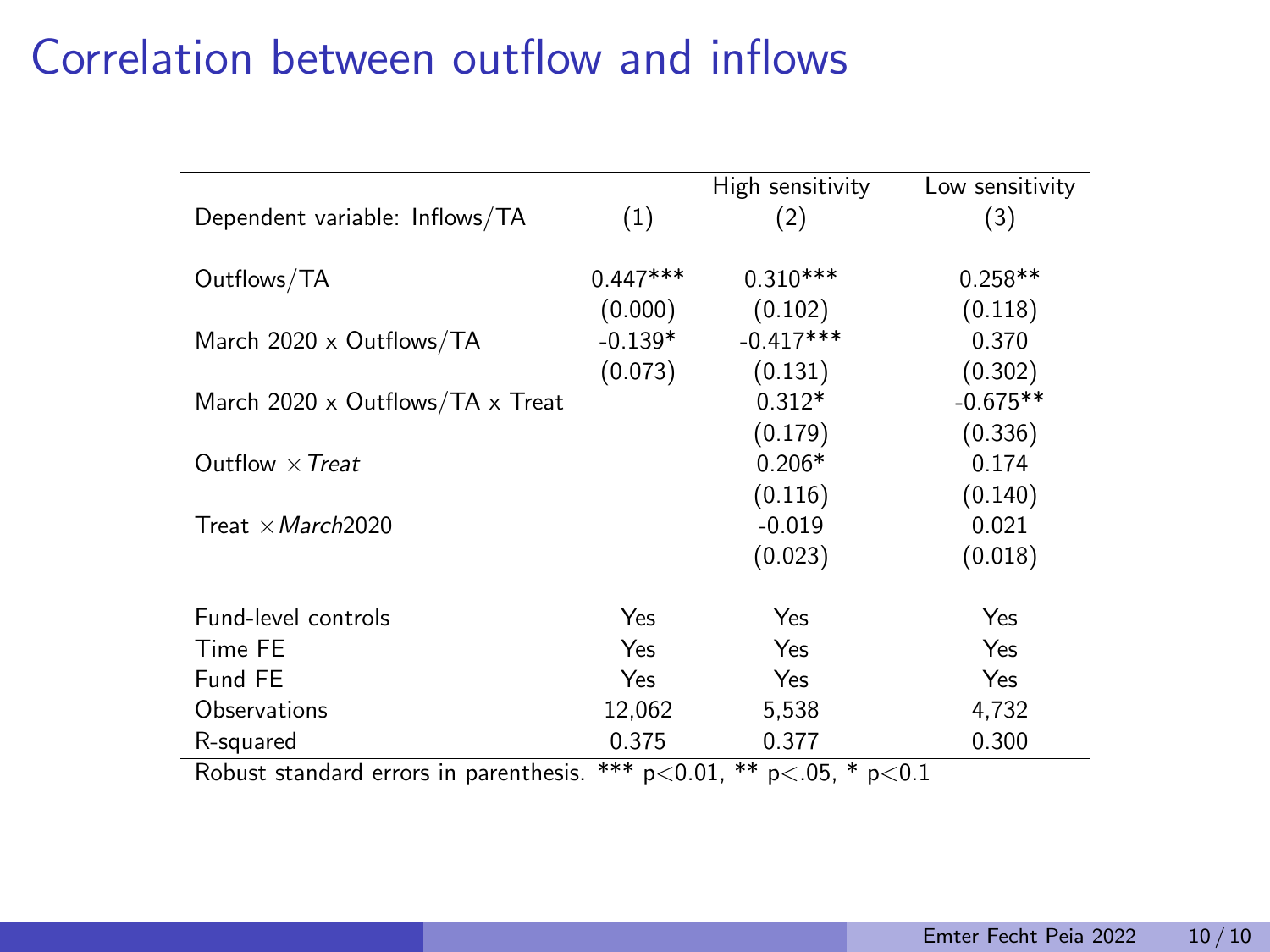#### Impact on performance

$$
\Delta \text{NAV}_{i,q} = \alpha + \beta \text{Treat}_i + \theta' X_{i,q-1} + \epsilon_{i,t},
$$

where  $\Delta NAV_{i,q}$  is the average return of fund *i* in quarter q.

Fund performance

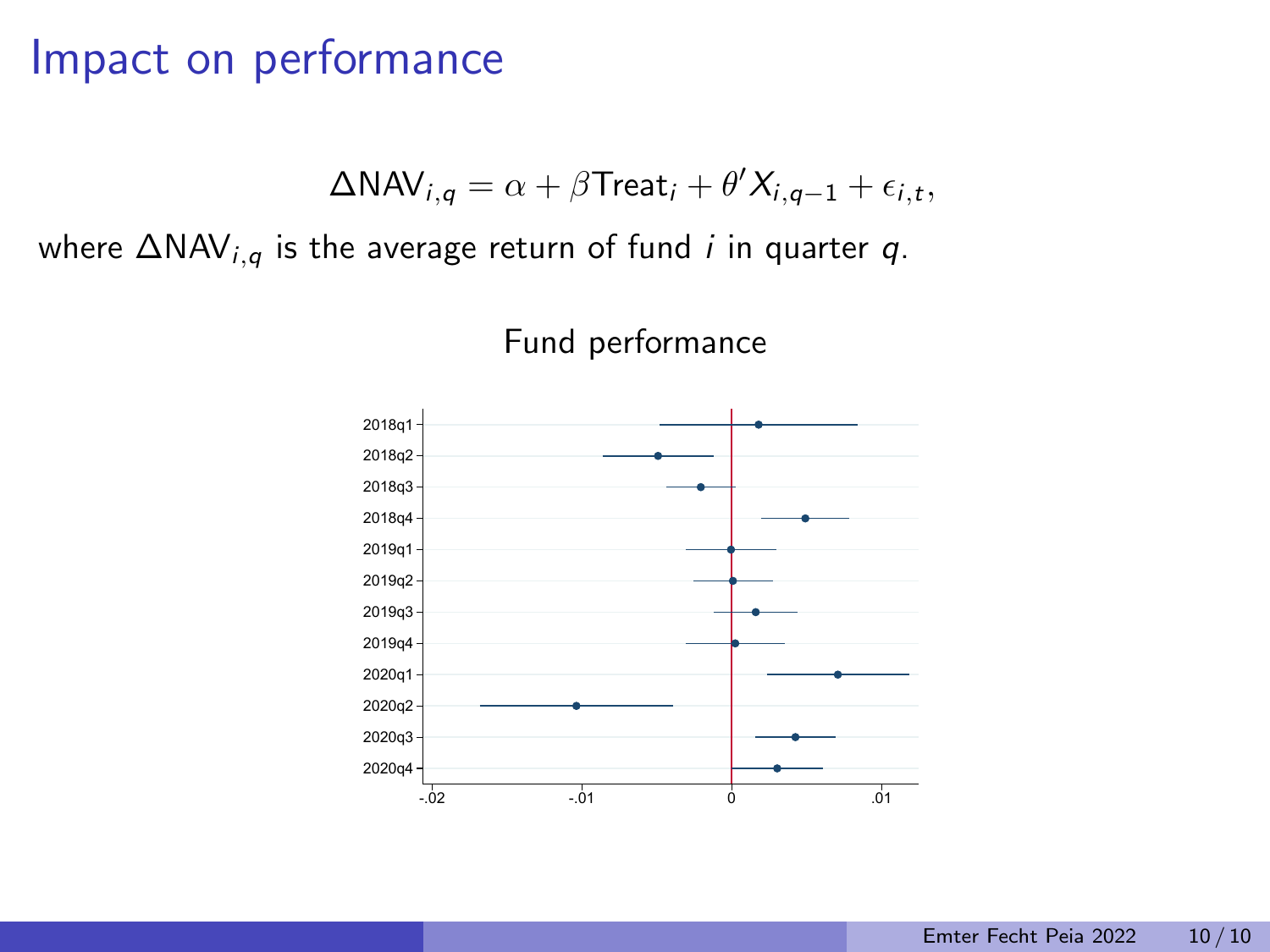### Net flows for Bond and Mixed funds separately

|                                                                                                                                          |                     | Bond funds        |              | Mixed funds    |               |              |  |  |
|------------------------------------------------------------------------------------------------------------------------------------------|---------------------|-------------------|--------------|----------------|---------------|--------------|--|--|
|                                                                                                                                          | $\scriptstyle{(1)}$ | $\left( 2\right)$ | (3)          | (4)            | (5)           | (6)          |  |  |
|                                                                                                                                          | High sensitiv-      | Low sensitiv-     | Full<br>sam- | High sensitiv- | Low sensitiv- | Full<br>sam- |  |  |
|                                                                                                                                          | ity                 | ity               | ple          | ity            | ity           | ple          |  |  |
| Treat $\times$ March 2020                                                                                                                | $0.075***$          | 0.016             | 0.010        | $0.063***$     | $-0.009$      | $-0.009$     |  |  |
|                                                                                                                                          | (0.006)             | (0.579)           | (0.708)      | (0.000)        | (0.590)       | (0.517)      |  |  |
| Treat $\times$ High Sensitivity $\times$ March 2020                                                                                      |                     |                   | $0.053*$     |                |               | $0.072***$   |  |  |
|                                                                                                                                          |                     |                   | (0.093)      |                |               | (0.003)      |  |  |
| High Sensitivity $\times$ March 2020                                                                                                     |                     |                   | $-0.045*$    |                |               | $-0.054**$   |  |  |
|                                                                                                                                          |                     |                   | (0.074)      |                |               | (0.011)      |  |  |
| Treat $\times$ High Sensitivity                                                                                                          |                     |                   | $0.094**$    |                |               | 0.003        |  |  |
|                                                                                                                                          |                     |                   | (0.017)      |                |               | (0.442)      |  |  |
| Treat                                                                                                                                    | 0.031               | $-0.075***$       | $-0.068***$  | $-0.003$       | $-0.002$      | $-0.005$     |  |  |
|                                                                                                                                          | (0.406)             | (0.000)           | (0.000)      | (0.444)        | (0.656)       | (0.252)      |  |  |
| Eund-level controls                                                                                                                      | Yes                 | Yes               | Yes          | Yes            | Yes           | Yes          |  |  |
| Fund-level controls X March 2020                                                                                                         | Yes                 | Yes               | Yes          | Yes            | Yes           | Yes          |  |  |
| Time FE                                                                                                                                  | Yes                 | Yes               | Yes          | Yes            | Yes           | Yes          |  |  |
| Fund FE                                                                                                                                  | Yes                 | Yes               | Yes          | Yes            | Yes           | Yes          |  |  |
| Observations                                                                                                                             | 2,693               | 2,543             | 5,236        | 2,347          | 1,804         | 4,151        |  |  |
| R-squared                                                                                                                                | 0.310               | 0.240             | 0.270        | 0.305          | 0.216         | 0.259        |  |  |
| The dependent variable is Net Flow/TA, defined as the net monthly capital flow into a fund divided by the fundâs total net assets in the |                     |                   |              |                |               |              |  |  |

previous month. Treat is an indicator variable equal 1 if a fund employ fees or levies and at least one of the tougher tools (suspensions, gates or redemption in kind) and 0 if the fund does not employ neither fees nor levies, but employs at least one of the tougher tools (suspensions, gates or redemption in kind). March 2020 a dummy variable equal to 1 in March 2020 and zero from January 2018 to February 2020. High Sensitivity is the sample of funds with an above the median sensitivity of flows to performance over the period 2014-2018. Fund-level controls include: the lag of net flows to total assets, lag of return, number of funds in family, lag of ln of assets, lag of volatility of flows, lag of leverage, the share of assets owned by households, banks and investment funds, as well as the share owned by pension funds and insurance corporations. Fund-level controls X March 2020 represents an interaction between the controls and the March 2020 dummy variable. Robust standard errors in parenthesis. \*\*\* represents significance at 1% level, \*\* at 5% level and, \* at 10% respectively.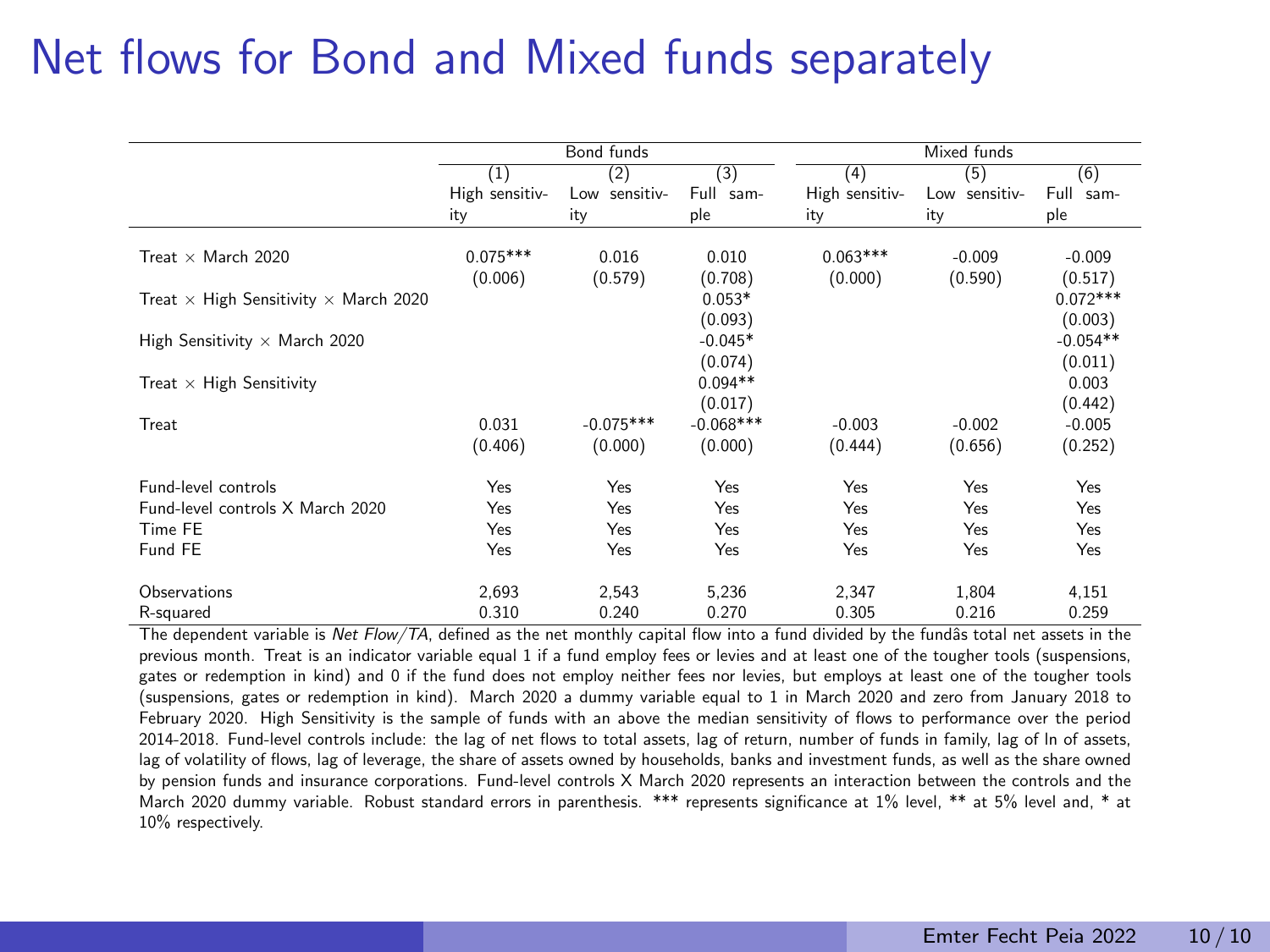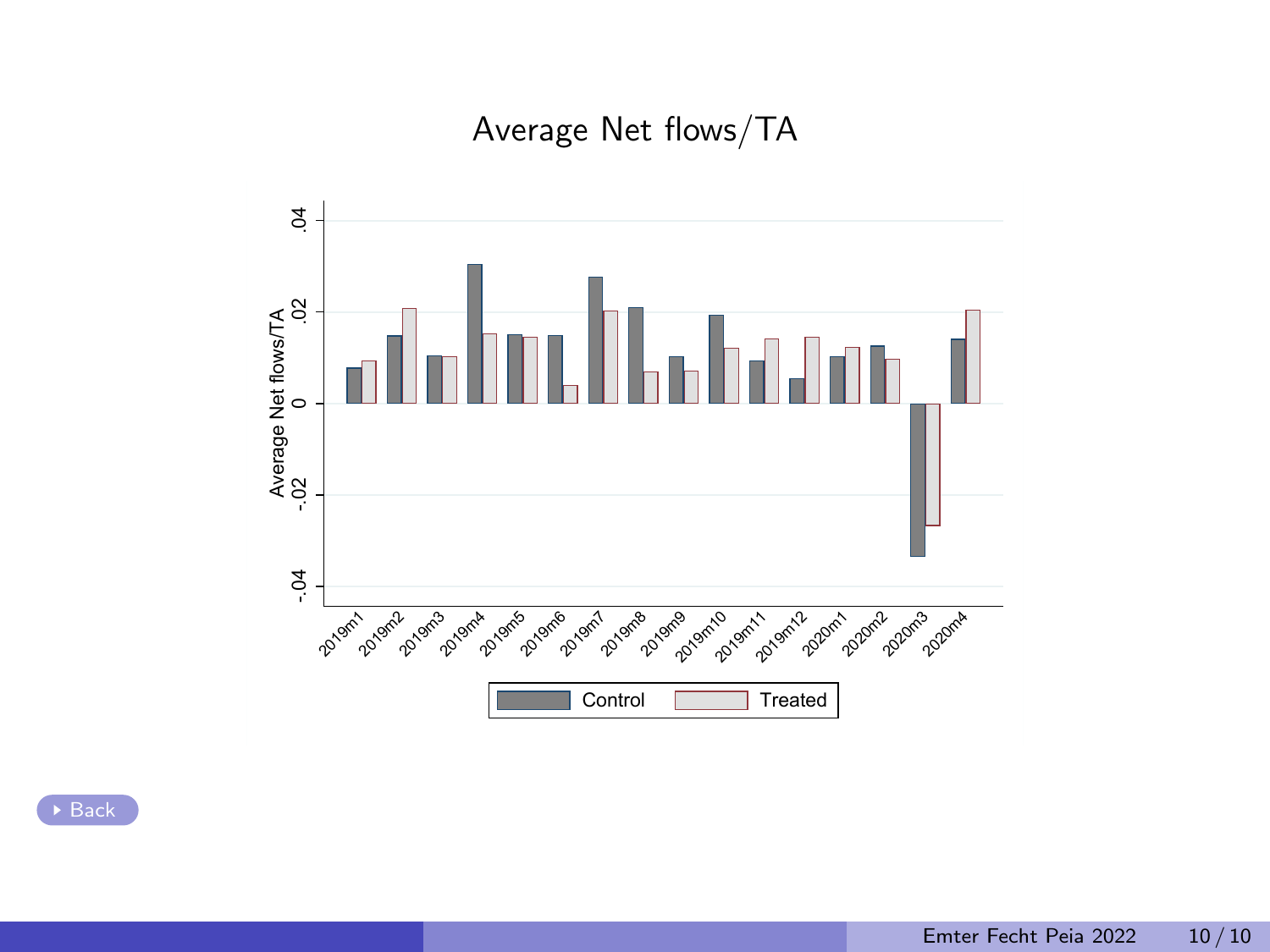### Introduction of LM tools

We also observe switchers in our sample, i.e., funds that change and/or introduce new LM tools in 2019 and 2020

|      | 2020 | 2019 |                    |
|------|------|------|--------------------|
|      | 183  | 326  | Levy               |
|      | 183  | 299  | Redemption gates   |
|      | 139  | 262  | Redemption in kind |
| Back | 100  | 241  | Suspensions        |
|      | 172  | 155  | Redemption fees    |
|      | 65   | 15   | Side pockets       |
|      | 119  | 502  | Borrowings         |
|      | 21   | 38   | No LM tools        |
|      |      |      |                    |

Number of funds switching LM strategy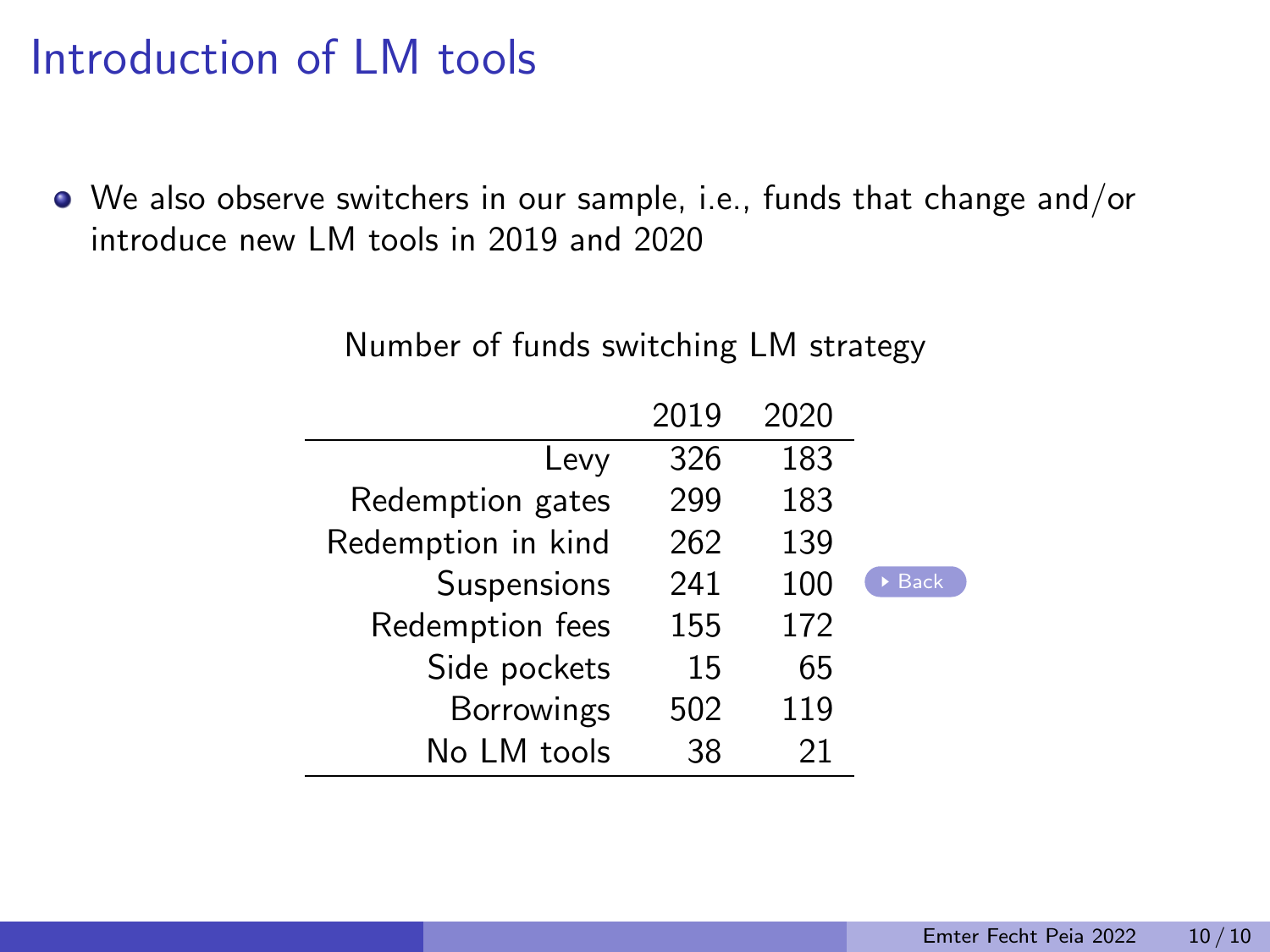### Introduction of LMT

- We perform a series of family level regressions of the probability of introducing any LMT tool in 2019 based on prior fund family characteristics
- $\bullet$  Dependent variable is dummy  $=1$  if fund family introduce a LMT in 2019
- To compute family level controls we use data on all funds in the family. Individual fund characteristics are aggregated at the family level using the share of the funds TA in the families TA as weights
- We find that family size (measured as the sum of total assets) is positively correlated with the probability of introducing LMT
- Families is a high median Liquidity to TA and with a higher share of equity funds are less likely to introduce LMT
- Ownership: Families with more banks or other IF funds owners are more likely to introduce LMT, while those with a higher share of Pension Funds or insurance companies are less likely